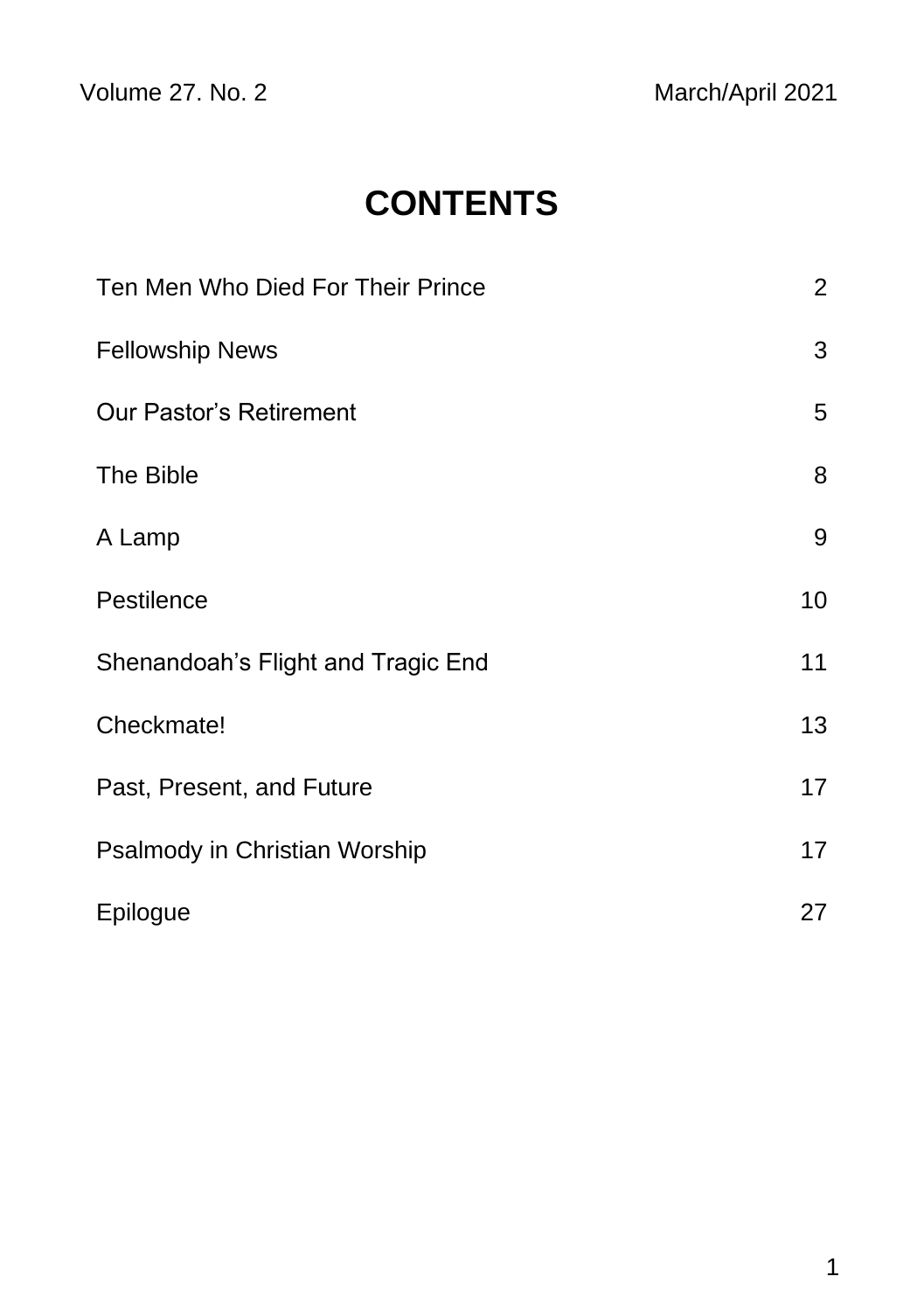# **TEN MEN WHO DIED FOR THEIR PRINCE**

Prince Emile of Hesse-Darmstadt was a gallant young officer. Brave, bold, daring, and yet so careful of the comfort of his men. The prince attached himself to Napoleon Bonaparte in the mad invasion of Russia. Napoleon waited at Moscow expecting almost hourly the submission of the Northern Autocrat. He little knew the determined temper of the Czar and of his enraged people. After waiting in vain for the submission of Russia for a period of thirtyfive days, the haughty but now humbled and crest-fallen conqueror of so many battles prepared to retrace his steps. But the temper of the Russian people roused to fury inflicted an awful revenge. Fires broke out in various parts of the city. The sullen determination was taken to lay their capital in ruins, rather than it should afford a shelter for the French. The scene baffles description. Frantic efforts were made to subdue the flames, but in vain. Numbers perished. Napoleon himself escaped with difficulty. The whole city was soon a huge, blackened ruin; what was to be done?

The rigours of a Russian winter were almost upon them. There was no protection from the pitiless blasts which swept over the army chilling the soldiers to the very bone. Food could scarcely be had even at the most exorbitant prices, while the surrounding country was drained of its stores of wheat and other food. Sadly Napoleon sounded the retreat, and the horrors of that march have never yet been told. Disease, hunger, and the sword of the Cossack who hung on to the rear of the army rapidly thinned the ranks of the vast host which Napoleon considered invincible.

Prince Emile of Hesse, brave, alert, and watchful, led on his men sharing their privations and encouraging them by the force of his own splendid example. They go to the bridge of the river Berenzina a month after the departure from Moscow. Now commenced an almost wholesale massacre of the French Army. The bridge was blocked, and men, so lately comrades in arms, wildly fought to cross. The weak were trampled down. Discipline ceased. Twentyeight thousand men were either drowned in the river or slaughtered by the lances of the heartless Cossack.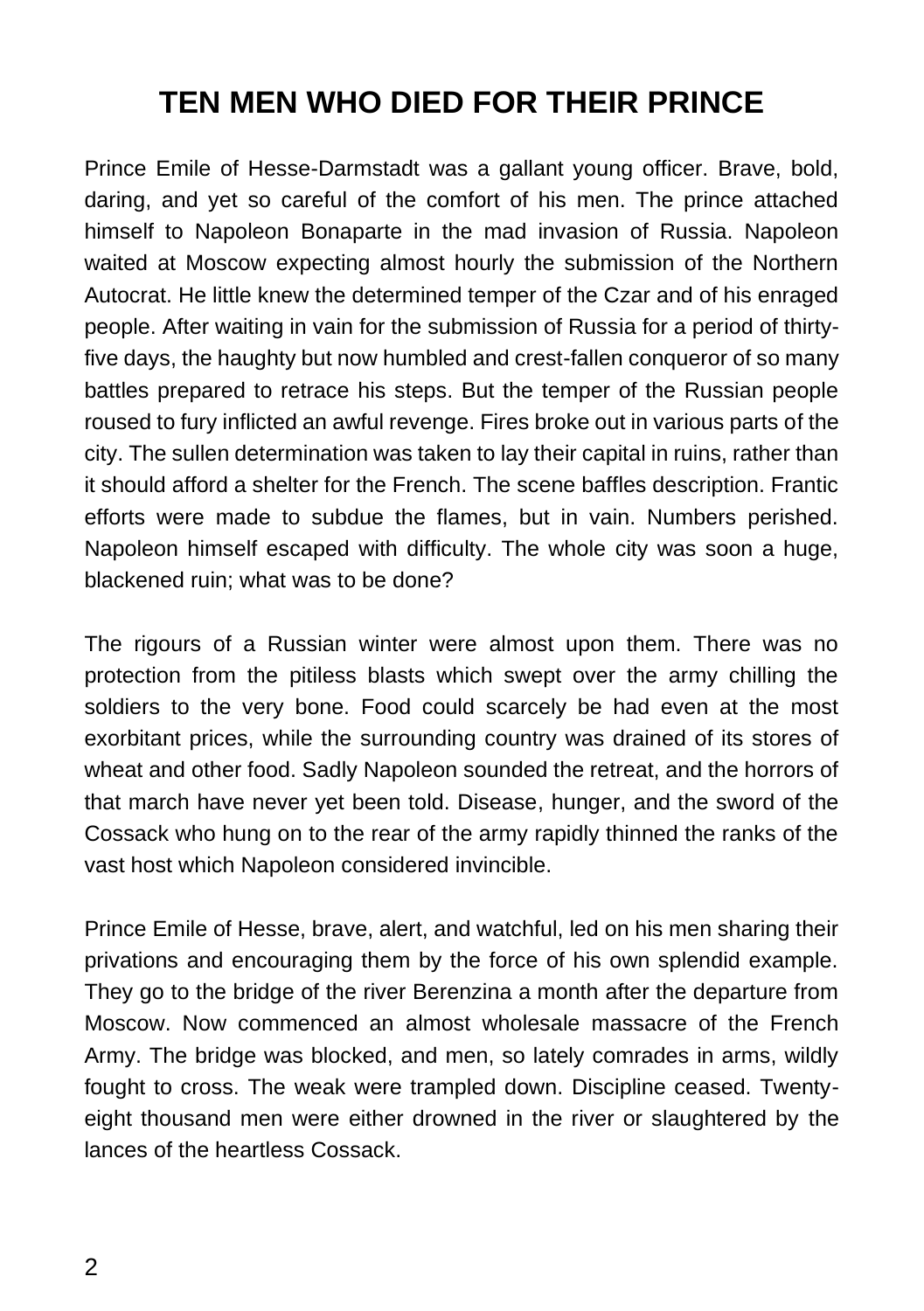When the remnant of the army crossed, Prince Emile looked in vain for his gallant company of hussars, a thousand strong when they set foot on Russian soil. The brave and chivalrous prince was amongst the last to cross the river, and but ten men gathered round their beloved leader. Faint, weary, cold, and hungry, the little band pressed on and on, till worn out and utterly exhausted, the prince told his band of heroes that he must rest where he was. To sleep on the cold ground was to be found stiff and frozen to death in the morning. Prince Emile lay down to rest and woke in the morning refreshed. The men had carried their beloved prince into a shed which afforded some protection from the falling snow and awful cold of that awful night. But more, they had actually stripped themselves of their coats and put them under him and over him. Then they lay down on the cold ground around the shed in which calmly slept on their commander. In the morning the prince on awakening was astonished to find himself so comfortably placed, when all at once the thought flashed his mind: "Are these the coats of my men?" He sprang to his feet, and there, outside the shed, lay his ten brave fellows, without their coats and frozen to death. They had sacrificed their lives for his. The love and devotedness of these ten men are beyond praise.

God loved the world, and Christ died, not for those who loved Him, but for those who hated Him, and hated Him without a cause (John 15:18-25). Who can measure the love of Calvary? This then is love. Christ dying for God's enemies (Rom. 5:10) and God loving the world that hated His Son. Has the Gospel of Calvary bowed your heart and broken your will? Has the Blood shed there purged your conscience from sin and guilt?

## **FELLOWSHIP NEWS**

#### **Liz Storey**

We rejoiced with Paul and Heather, on the news of the birth of their first grandchild born to Tom and Felicity on 31 December 2020. We lovingly remember Tom & Felicity and we thank God for this wonderful gift to them. Our prayer is that the Lord would bring the child to a knowledge of Himself while he is young.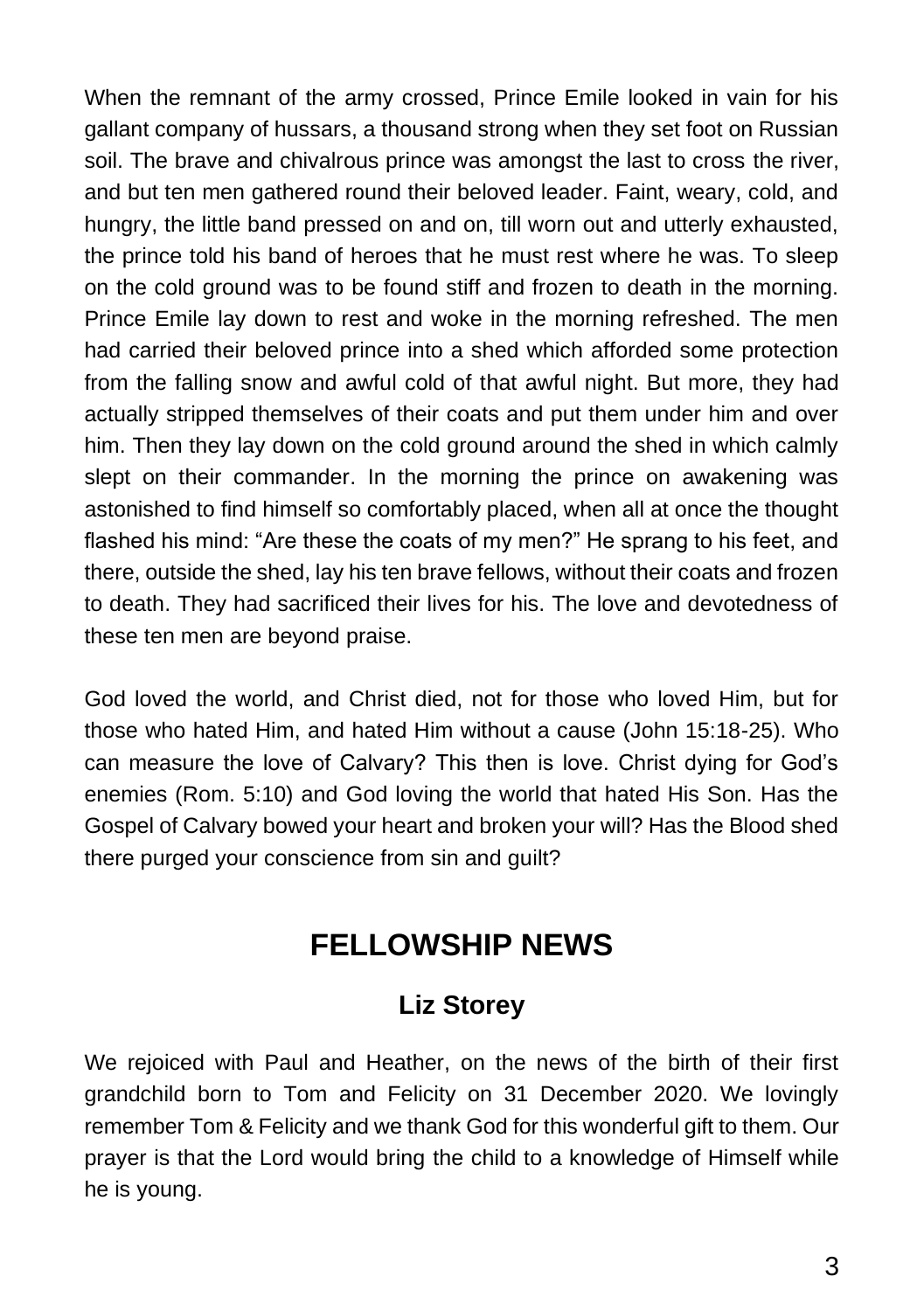On the 6 January we were thankful to Aaron Lewis for taking our weekly Bible Study via Zoom. It was also a blessing after the Study to be able to join the fellowship at Crosslanes Chapel for a time of prayer. We are so privileged to be able to continue fellowship by this means of technology, but we long that God would enable us to meet physically rather than virtually in His good and perfect time.

Although we have been unable, due to COVID restrictions, to continue the Care Home Services during the past year, Simon T and Ron M have recently been able to record some services for the Milford and Gracewell Care Homes. The staff at these homes are able to help the residents access these prerecorded services and it is hoped that by this means a monthly service will be able to take place again. We pray that the Lord would use these Gospel messages for His glory and the salvation of precious souls.

On the 24 January, after a short period of holding Lord's Day services in the Church building again, we reluctantly made the decision that for a limited period, we would return to live streaming only. We are so glad however that a good number of members have now had the vaccine and that the numbers of infections countrywide are beginning to reduce. Our longing is of course, that in future days, we will safely be able to return to the house of God again.

The 13 February was Pastor's 50th Anniversary, as Minister here at Emmanuel. We are so thankful to the Lord for all that he, and dear Jill, have done for us as a fellowship over many years. As Pastor now retires from the full time Pastorate at Emmanuel, we pray that the Lord would continue to guide them both and keep them in all their future days. On the 10 February, the usual time of fellowship on Zoom after the midweek Bible study and Prayer Meeting allowed some members to express their grateful thanks for all that Pastor and Jill have given in service to the Lord here in Salisbury, and to also share many happy memories of times together. The Church also sent a bouquet of flowers to Jill as a small token of thanks, and many cards of appreciation were also received by them. We are so sad to have not been able to hold the Church Anniversary Service due to the pandemic, but it is hoped that we may be able to mark this occasion in some other way when restrictions allow.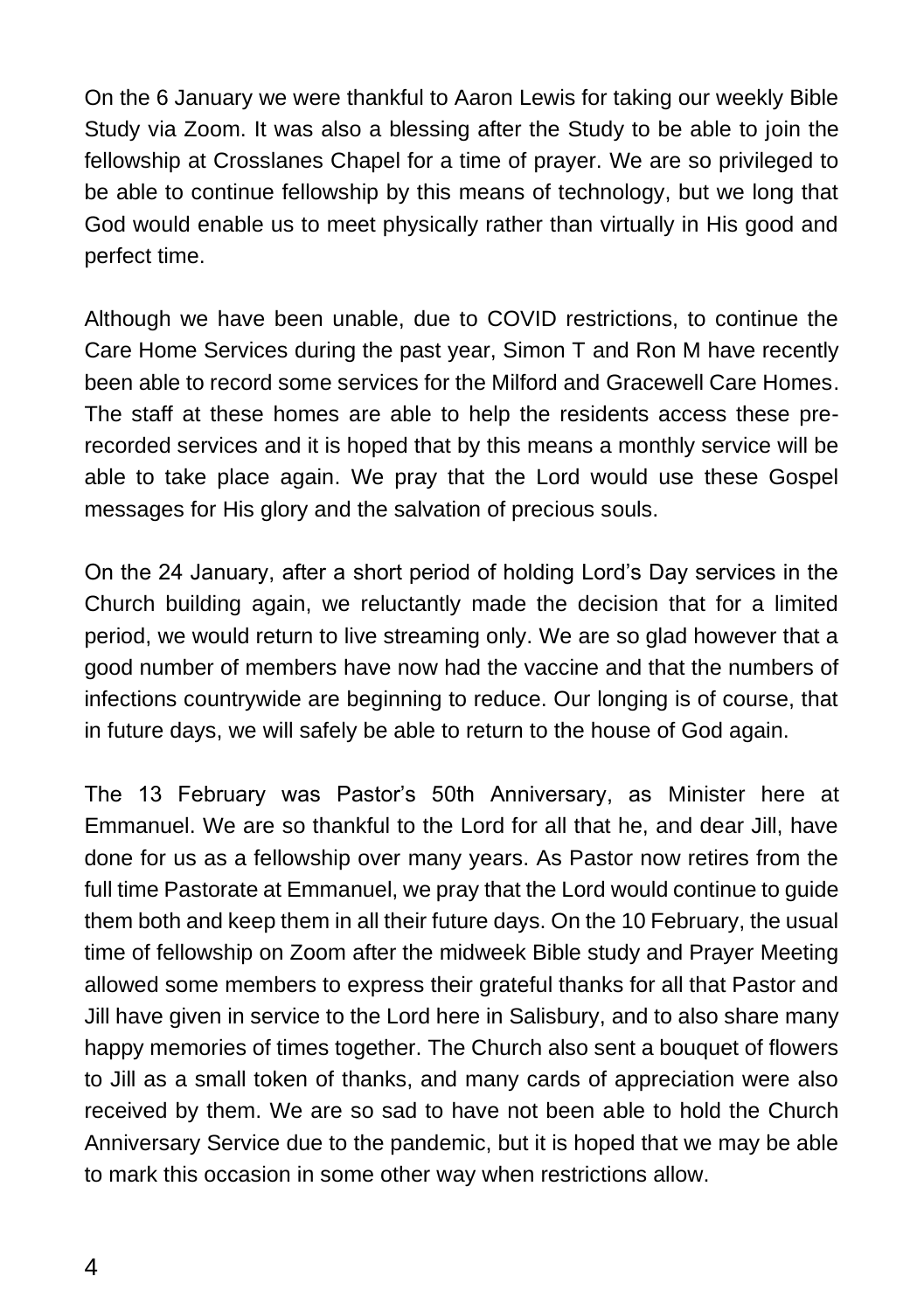The Women's Prayer Meeting was held via Zoom for the first time on Wed 17 February at 10am and was a blessed time of prayer and fellowship. The usual link for the Church Prayer meetings is used for this meeting, and any ladies who wish to join this time of prayer would be very welcome.

Our Youth Work has had to continue to operate under the current restrictions, with the Seniors meeting via Zoom on Lord's Day mornings and the Juniors and Sunday School continuing their lessons via YouTube. We pray that the leaders would know help and encouragement in these challenging times, and that the Lord would savingly bless their endeavours.

Our own member Daniel Tribe, in his 3rd year of studies at the Salisbury Reformed Seminary, is undertaking various preaching engagements. We were thankful to Dan for ministering God's Word to us on 7 and 21 February, and we pray that he and Jenni would know the Lord's leading as to their future service for Him.

We were deeply saddened to hear of the sudden passing of June N's mother, Cath Fisk, on the 24 February. Our thoughts and prayers are with Bill and June and all the family at this difficult time, that they may know the comfort of our God.

# **OUR PASTOR'S RETIREMENT**

Towards the end of last November the Elders received a letter from our Pastor, Malcolm Watts, confirming his intimation made back in March 2017- that he intended to lay down the full responsibilities of the Pastoral Office after 50 years at Emmanuel, by formally giving notice of his resignation effective from the end of February, 2021.

At the Quarterly Church Meeting in December 2020 one of our Elders, Paul T, addressed Pastor in appreciation of his time as our minister:

We recognise, Pastor, that you would first of all wish us to give honour to the Lord and acknowledge that any blessing and success over the past 50 years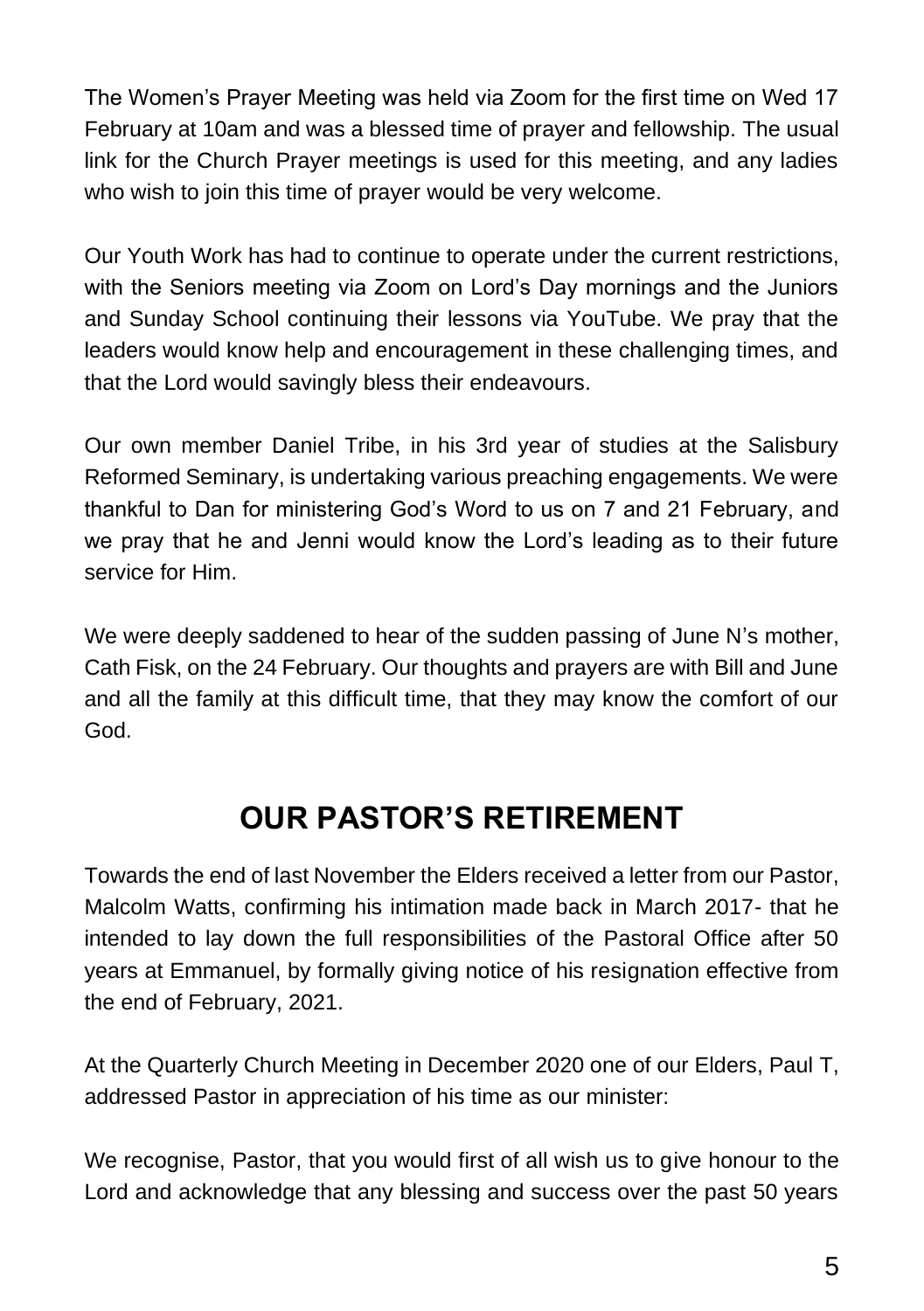is wholly attributable to the Lord and the effectual work of the Spirit amongst us.

We do give praise and thanks to the Lord for His goodness to us; and we also acknowledge that in calling you to the Pastorate back in 1971 the Lord provided this church with a man whom He had blessed with many gifts:

- A mind with the capacity to absorb and to understand the great doctrines of God's Word, to sieve and weigh the teachings and theological arguments of learned and spiritual men of the past against the Word of God, and the ability to draw right conclusions that are worthy of our following.
- A desire rightly to order worship and church government in the light of the directives of Holy Scripture.
- A heart for the Gospel, the conversion of souls, and the welfare of those souls committed to your care as an under-shepherd of the flock here at Emmanuel.

In addition, you have formed and maintained valuable links with other churches and denominations and served the wider Church by helping and giving guidance to Christian Societies, Missions, and Publications. The gift of your insightful leadership has benefited all avenues of your service but especially within our own church.

Now while it is true that God gave you these gifts, it is fitting for us, as a Church, to acknowledge with deep gratitude your dedicated and determined application in the employment of those gifts to our great benefit and to the wider Church at Conferences, Schools of Theology and not least the Salisbury Reformed Seminary. Christ, in the parable of the talents, commended those who put their talents to good use. We feel sure that you will receive His plentiful reward from our Saviour and will have the joy of seeing many, many sheaves in that garner above. As Elders we wish to thank you for your wise and spiritual leadership, your warm-hearted Pastoral care of the members and many others outside. The Deacons, too, would like to thank you sincerely for your spiritual direction in the practical matters that are their concern.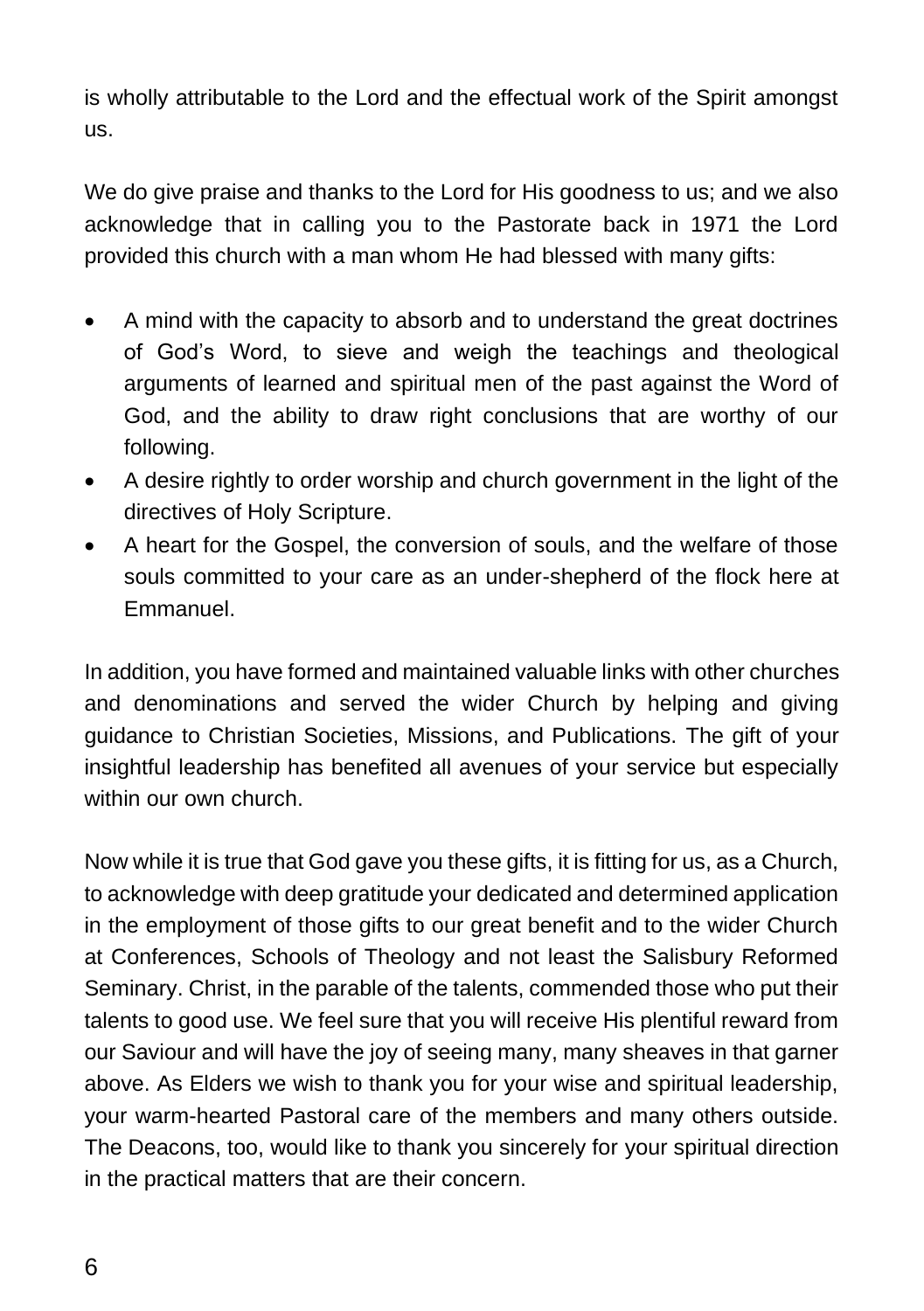It would not be right to let this occasion pass without speaking of your beloved wife, Jill. Perhaps there are not many here who were present when Lewis Halsey, the then Church Secretary, surprised the mid-week meeting with his announcement of your engagement to Gillian Collins, which was a great delight for the church. Since 1976 Jill has faithfully, graciously, lovingly and quietly supported you in your Pastoral role, and as a church we wish to acknowledge this and thank her with deep gratitude for all her service to the Lord among his people. While Jill is not able to be with us this evening, we would like you to make her aware of our love and gratitude.

We pray the Lord will continue to richly bless and keep you in retirement, and for the continuing presence of His Spirit as you seek to serve Him.

"Happy is the man that findeth wisdom, and the man that getteth understanding. For the merchandise of it is better than the merchandise of silver, and the gain thereof than fine gold. She is more precious than rubies: and all the things thou canst desire are not to be compared unto her. Length of days is in her right hand; and in her left hand riches and honour." (Proverbs 3: 13-16)

Paul then addressed the membership:

While we all knew that this time was coming, perhaps the news that it has now come fills us with some sadness. Our trust as a Church is in God at this time, and the future is known only to Him. As Elders we are convinced the Lord is leading us on, as He has promised; and He will, in His time, provide a Pastor for us.

The Elders, while not wishing to deny Pastor his retirement, have asked him if he would be willing to provide some Pastoral oversight in the short-term and he has very kindly agreed to do this.

This means that he hopes, in the will of God, to preach occasionally for us and to chair some meetings (such as members' and officers' meetings) and to give help and guidance over the choice of a future Pastor. From March, several ministers have kindly agreed to minister to us on Lord's Days and as Elders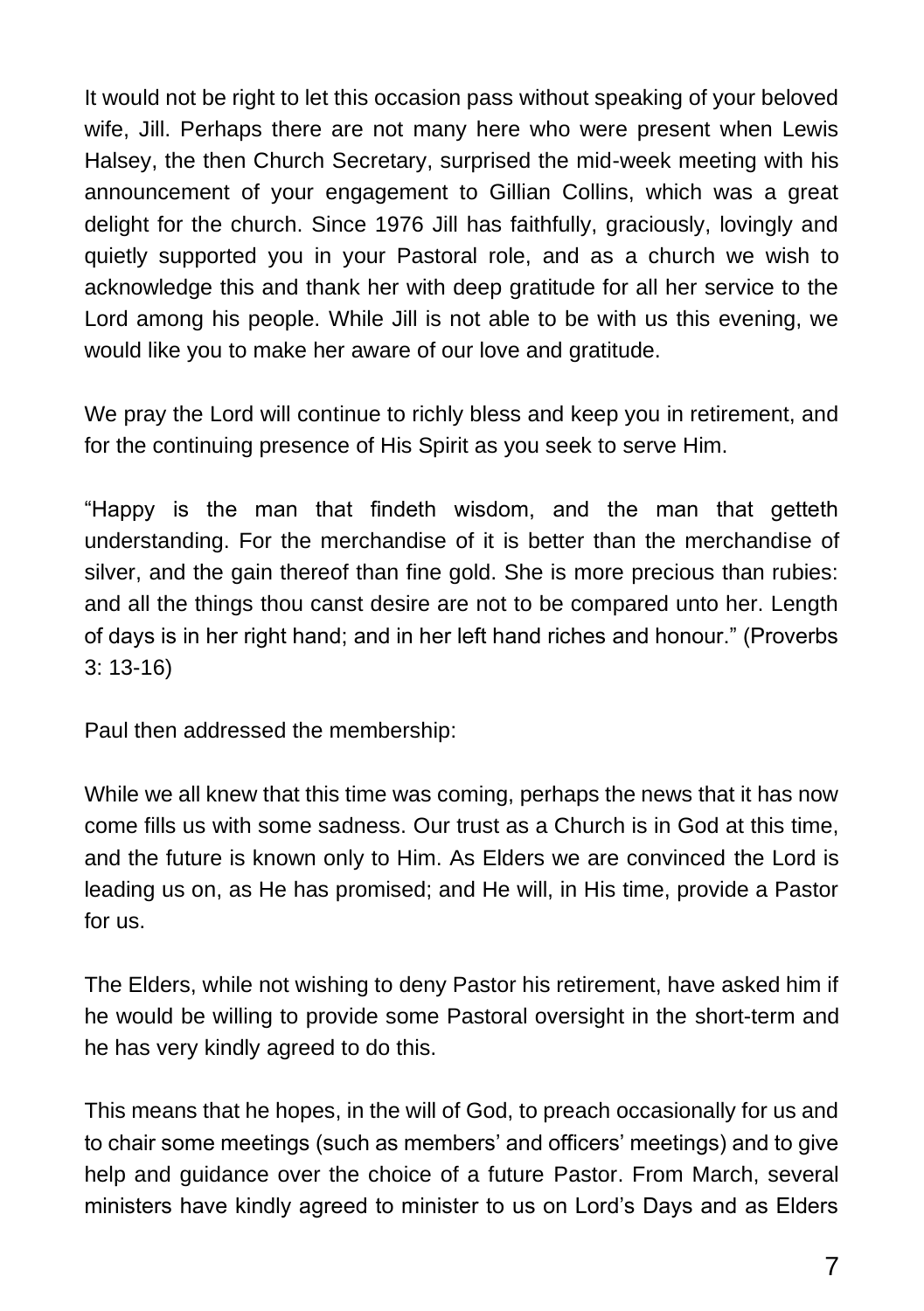we request your prayers, which we know are already being offered, for the Lord's guidance and wisdom.

I am sure my few words of gratitude to our Pastor fall far short and we do hope that on another occasion, if the Lord wills, we shall be able to meet together in a more informal way in order unitedly to show our love and appreciation to him.

### **A WORD OF THANKS**

I am truly grateful for these kind words spoken and written, and also for the many cards received, with their messages of encouragement. These have been deeply appreciated and I would like you all to know that I have found great comfort in your words, as these have reminded me of the blessings we have known and enjoyed together over the years. The love shown to me, and to my dear wife, Jill, has been constant and unfailing, and we thank you for it from the depths of our hearts.

*Malcolm Watts*

### **THE BIBLE**

*"All Scripture is given by inspiration of God, and is profitable for doctrine, for reproof, for correction, for instruction in righteousness" (2 Timothy 3:16)*

The Bible reveals the mind of God, the state of man, the way of salvation, the doom of sinners and the happiness of believers. Its doctrines are holy, its precepts are binding, its histories are true, and its decisions are unchangeable. Read it to be wise, believe it to be safe, and practise it to be holy. It contains light to direct you, food to support you, and comfort to cheer you.

It is the traveller's map, the pilgrim's staff, the pilot's compass, the soldier's sword, and the Christian's charter. Here Paradise is restored, Heaven opened, and the gates of Hell disclosed.

CHRIST is its Grand Subject, our good its design, and the Glory of God its end. It should fill the memory, rule the heart, and guide the feet.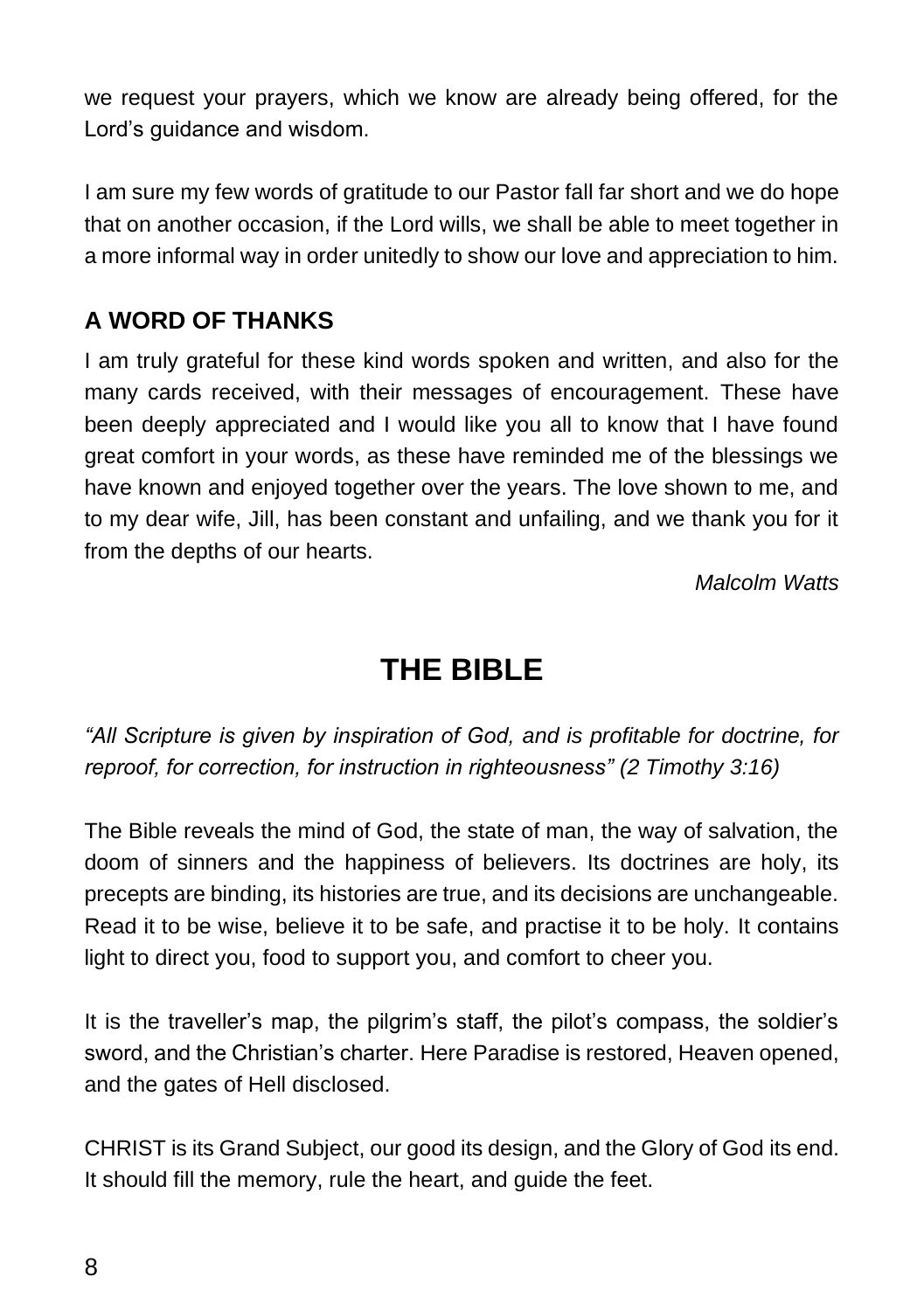Read it slowly, frequently, and prayerfully. It is a mine of wealth, a paradise of glory, and a river of pleasure.

It is given you in life, will be opened in the Judgment and will be remembered forever. It involves the highest responsibility, rewards the greatest labour, and condemns all who trifle with its holy contents.

## **A LAMP**

*"Thy word is a lamp unto my feet, and a light unto my path." (Psalm 119:105)*

> How precious is the Book Divine By inspiration given! Bright as a lamp its doctrines shine, To guide our souls to heaven.

Its light, descending from above, Our gloomy world to cheer, Displays a Saviour's boundless love, And brings His glories near.

It shows to man his wandering ways, And where his feet have trod; And bring to view the matchless grace, Of a forgiving God.

When once it penetrates the mind, It wars with every sin; Th' enlightened soul begins to find Two striving powers within.

It sweetly cheers poor sinners' hearts In this dark vale of tears; Life, light, and joy it still imparts, And quells their rising fears.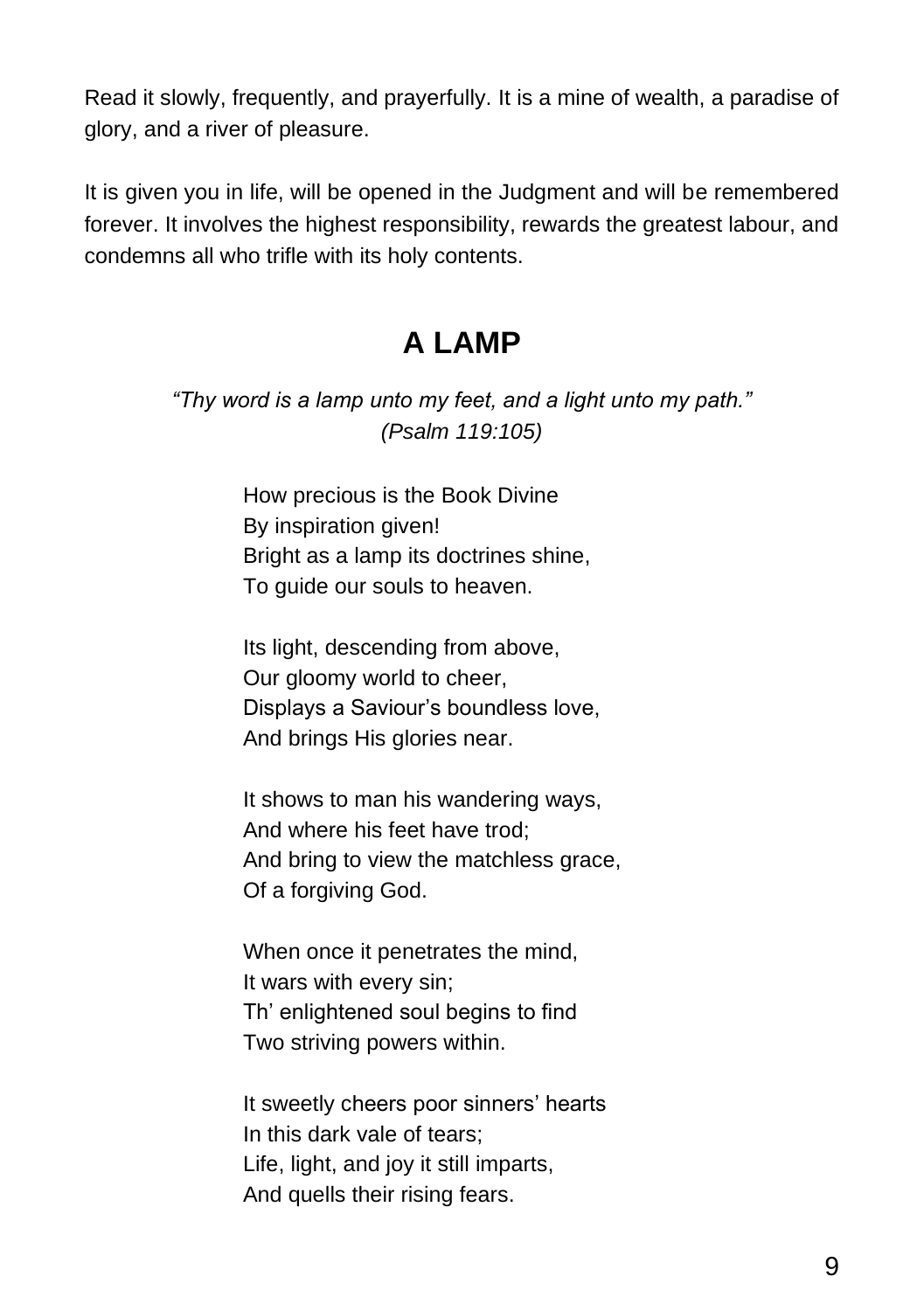May this bright lamp through all the night Of earth direct our way, Till we behold the clearer light Of an eternal day!

John Fawcett, 1782

*Submitted by Paul & Helen M*

### **PESTILENCE**

We may think the COVID-19 pandemic and steps to control it are hard to bear, but reading Glimpses of Pastoral Work in Covenanting Times by William Ross (1877), I realised that our sufferings are as nothing compared to those in mid seventeenth century Scotland. Rev. Ross constructed his narrative by examining the session minutes from the period 1644-1662. These relate to the church in Dalgety, a beautiful area on the northern shore of the Firth of Forth. 1645 was probably the most challenging year. Food was in short supply because of a poor harvest in 1644. A large Scottish army needed food and other supplies in England. The Marquess of Montrose was pillaging and killing his fellow countrymen. On top of these pestilence struck. Thousands of infected people were quarantined in huts in Edinburgh; ships were forbidden entry to the harbour at Burntisland. The minister, Andrew Donaldson, was called to be chaplain to a regiment of the army for five months. The minutes record:

Sermon in the fields because of the pestilence. No preaching all the time the minister has been in England.

1. Because immediately after his removal the enemy came to the bounds, and for a month after that lamentable fight at Kilsyth, ministers durst not hazard almost to keep a presbytery. or come abroad, and

2. when it pleased the Lord to deliver the land by the Scottish forces that came from England, at Philiphaugh (a day to be held in remembrance by God's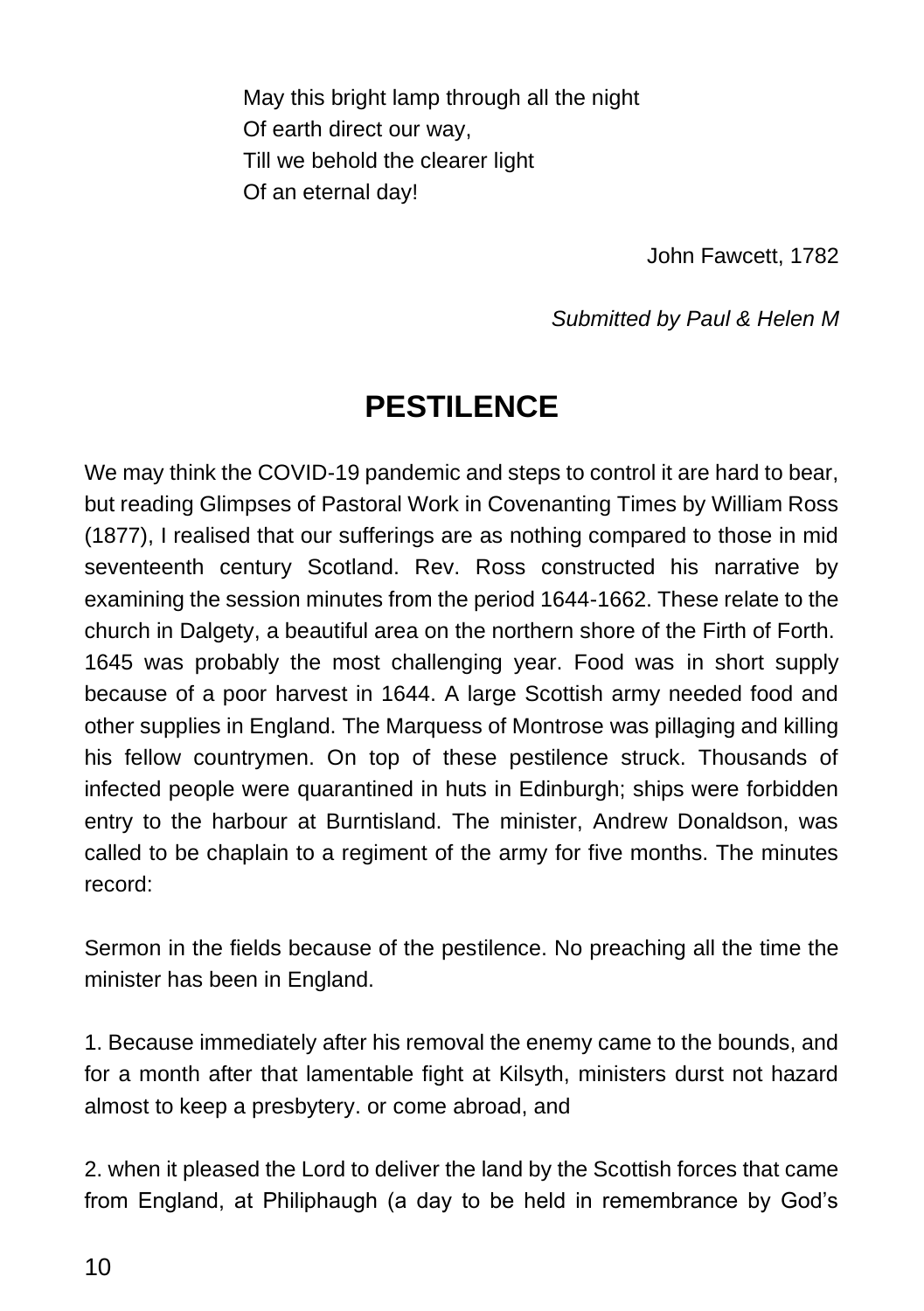people in this land), it pleased the Lord to visit this congregation with pestilence, so that the presbytery could not safely come here to preach.

Infected people had crept into the church to pray. The healthy took fright and would not go within its walls so the sermon was in the fields in the depth of winter, until the building had been thoroughly cleansed. After the next Lord's Day service, the minister and elders were informed that cases of the pestilence had appeared near the church. They went to the dwelling, and made sure that the afflicted persons received care.

The Dalgety kirk-session "appointed a house to be burnt, because of an infection" and then gave a substantial sum of money to help repair it.

A few ministers were not so caring, as appears by the following minute of the Synod of Fife: The Presbytery of Dunfermline removed, censured. Some of the brethren there exhorted not to remove their own persons from their charge in the time of the distress their flocks are under, because of the plague of pestilence. It was not until 250 years later, when the Bubonic plague struck Italy, that it was established that this pestilence was spread by the fleas carried by infected rats.

*Submitted by Richard W*

## **SHENANDOAH'S FLIGHT AND TRAGIC END**

Such were some of the headlines of the newspapers accompanying pictures of the giant "Mistress of the Air," as they called her. How little its commander and passengers thought when they startled that ere another morning fourteen of the precious souls it carried would have passed out of this life, to be in the presence of a holy God.

The giant Airship swept over the Delaware River in daylight, and many an eye turned upward with pride to see another instance of Scripture fulfilment that in cleverness man "has sought out many inventions" – but do any of these inventions bring man nearer to his God? "Thou answerest them, O Lord our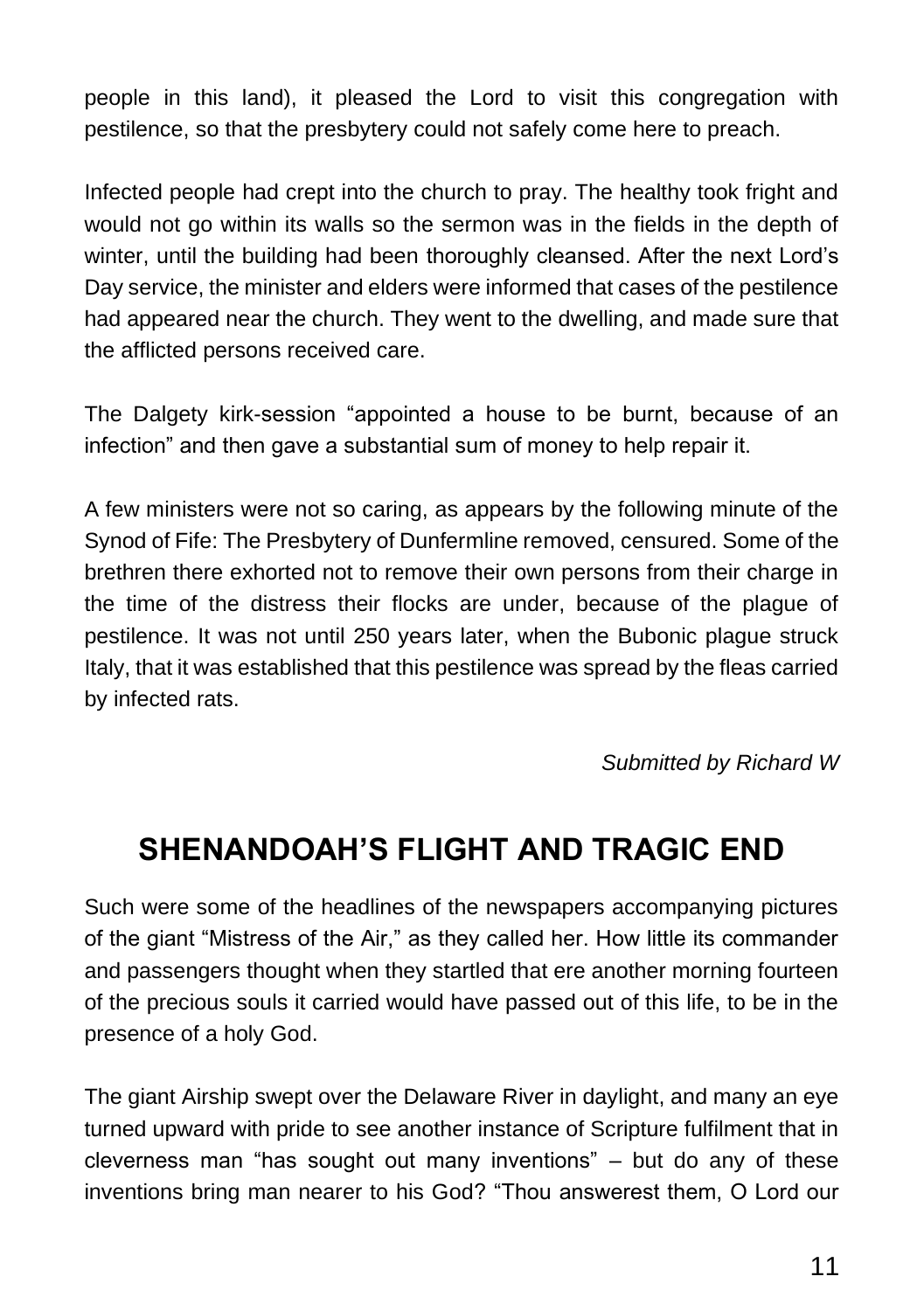God: Thou wast a God that forgavest them, though Thou tookest vengeance of their inventions" (Psa. 99:8). The next verse says, "Exalt the Lord our God," but that is the last thing man thinks of doing. Instead of this, man takes all the praise, and so God blows on his inventions over and over again, "to withdraw man from his purpose, and hide pride from man" (Job 33:17).

Onward to Ohio swept the giant Ship, and directly into the path of the storm that broke her to pieces. Should it not make man feel that it is still true that his number is 666 – one short of perfection? Should it not lead him to say, "If the Lord will… we shall do this or that? But if now you rejoice in your boastings: all such rejoicings is evil" (James 4:16, 17).

Bound for eternity we all are. How soon we may arrive at our destination we cannot tell; but is it not wise to be ready? – seeing our breath is in the hand of God, and at any moment in any way we may be called out of this life for ever, away from man's things, to where God is, to whom all must give account (see Rom. 14:11, 12).

One of the survivors said if they had had warning that the storm was coming they might have saved the ship by taking another course; but, now knowing, they rushed into it in the early morning. "He causeth His wind to blow" (Ps. 147:18) – "stormy wind fulfilling His word" (Ps. 148:8).

You, my dear reader, are like that Airship, "bound for Eternity," and you will have to meet an awful storm if you do not seek shelter now before it bursts in all its fury.

But "a Man shall be as a hiding-place from the wind, and as a covert from the tempest" (Isa. 32:2). That Man is Christ, and to save you and me from that awful storm of God's judgment He endured the wrath of God against sin:

> "The tempest's awful voice was heard – O Christ, it broke on Thee; Thy open bosom was my ward, It bore the storm for me. Thy form was scarred, Thy visage marred; Now cloudless peace for me."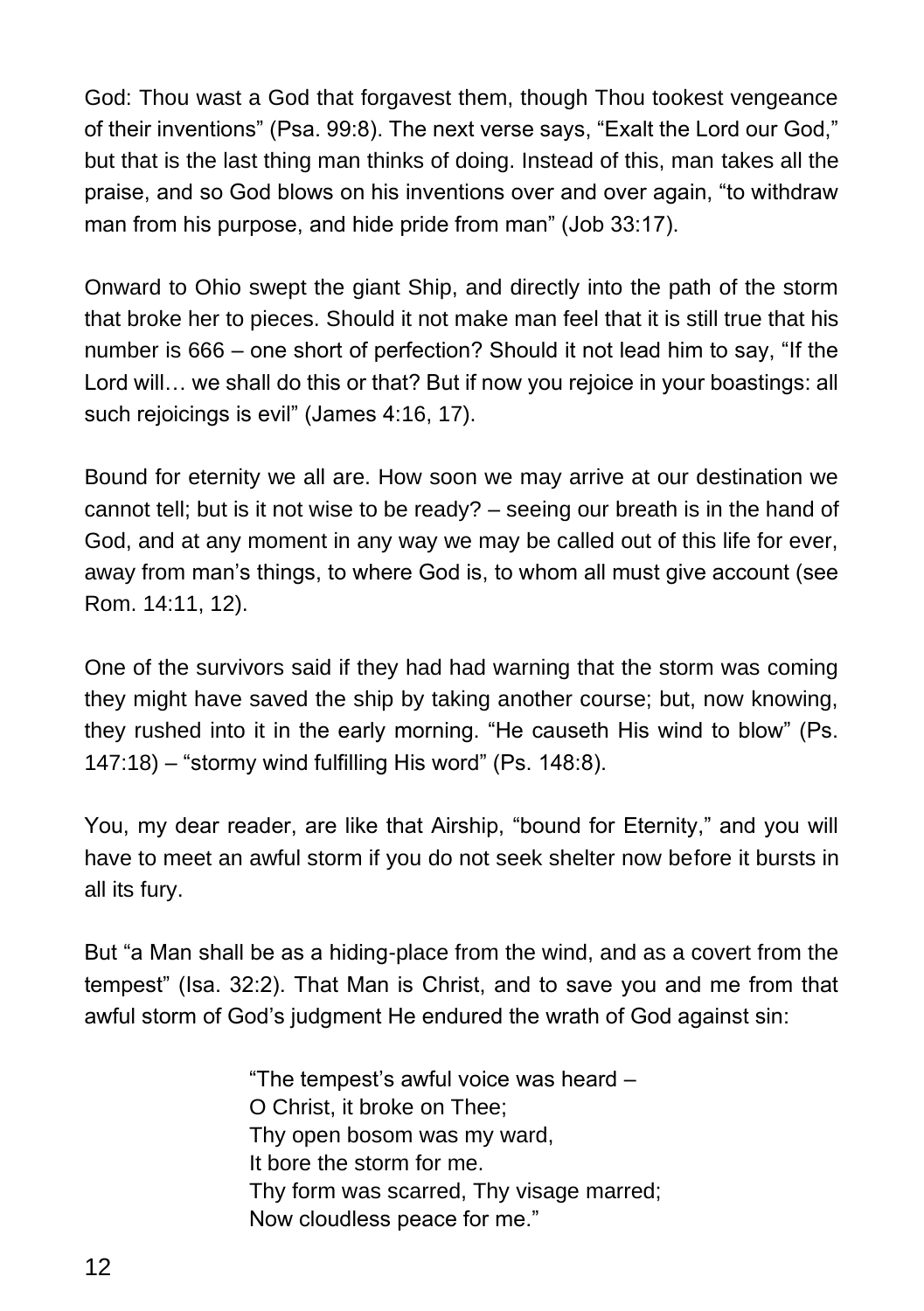You have been warned of the approaching storm and you have been shown the safe sheltering-place; and the right time to come to Christ is now. Oh, do not turn a deaf ear, nor rush into a judgement from which you can never come out – for whatever "God doeth, it shall be forever."

The "Shenandoah" can be replaced; money and men can do that; but if you go unsaved to judgement of God, your loss is beyond repair.

> "To lose your wealth is much; To lose your health is more; To lose your soul is such a loss, That no-one can restore."

> > *A. H. Stewart*

### **CHECKMATE!**

### **Malcolm H. Watts**

Adam was created righteous and holy, without the least taint of corruption, and all the tendencies of his nature were towards the Will of God. 'God said, Let us make man in our image.' (Gen. 1:26) 'God made man upright.' (Eccl. 7:29) He was endowed, however, with the power of choice and so was at liberty to do either 'good ' or ' evil' (Gen. 2:16, 17). When tempted, he decided to rebel. This led to a violation of God's express command. 'The Lord God commanded the man, saying,…Of the tree of the knowledge of good and evil, thou shalt not eat of it... And he did eat' (Gen. 2:16, 17; 3: 6). Immediately, Adam fell from a perfect into a sinful state and, in consequence, the whole human race was plunged into sin and ruin. 'By the offence of one', the Bible says, 'judgment came upon all men to condemnation' (Rom. 5:18; cf. 1 Cor. 15:22). This is what we mean when we speak of 'the Fall of Man'.

According to his eternal decree, God has intervened to save men. The result is a salvation which not only meets every need of the sinner and satisfies every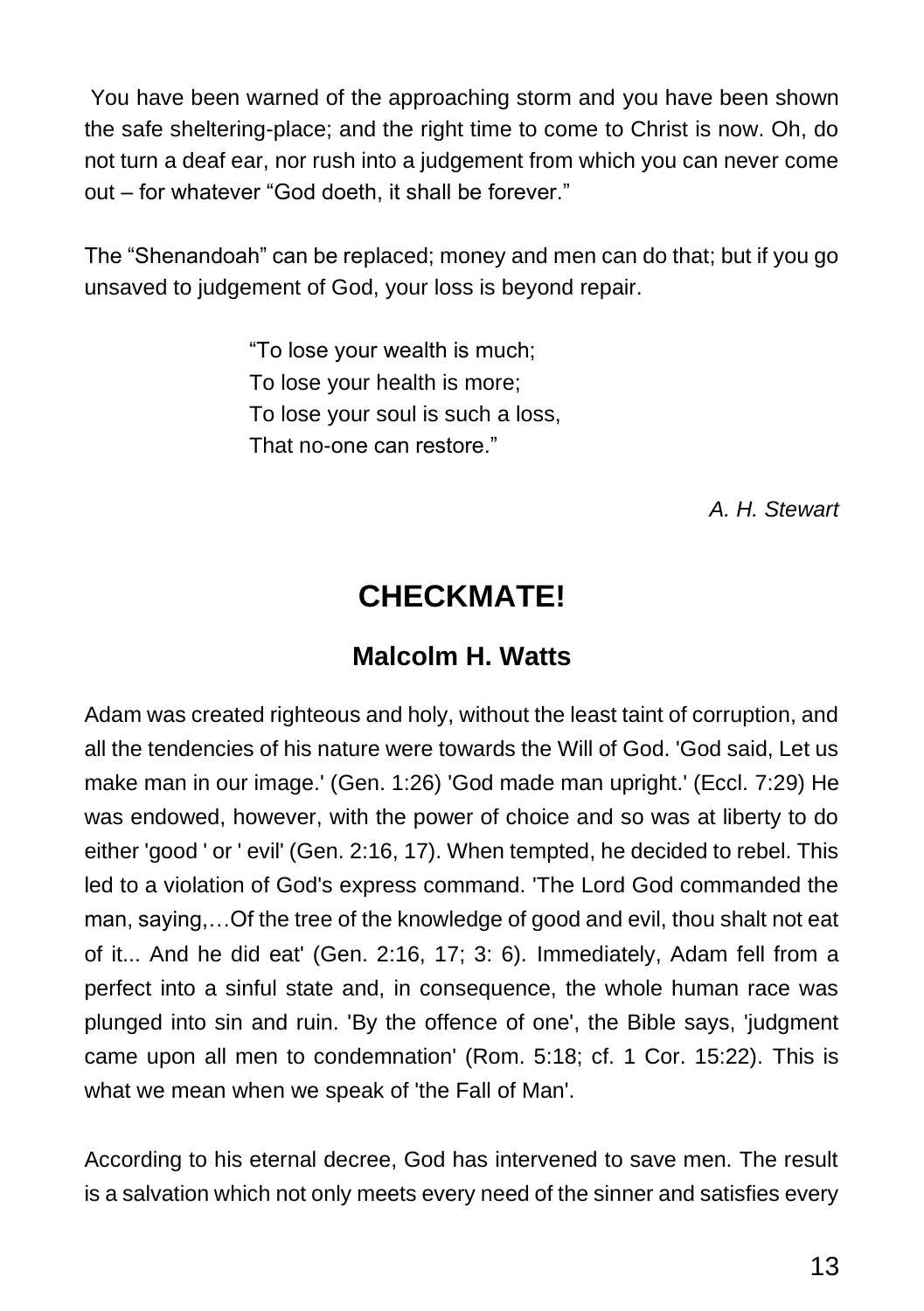requirement of the law but one which amazingly answers every detail of the Fall. God's salvation is really his countermove. He has matched what happened when Adam disobeyed in order to cancel out the evils of sin and bring in the blessings of grace.

Let me explain by listing some striking points of contrast:-

An evil angel initiated the Fall (Gen.3:1; cf. Rev.12:9): a good angel named Gabriel, one of the noblest of the host, announced the miraculous conception of 'Jesus', 'the salvation of Jehovah ' (Lk. 1:27,31).

The first temptation came to Eve, a virgin in Paradise (Gen. 3:1; cf. 2 Cor. 11:3): the good news of the gospel was proclaimed to Mary, a virgin in Nazareth (Lk. 1:27 Note: 'Nazareth' literally means the city of 'branches' and, in view of this connection with Eden, even the name may be significant).

In Satan's deception, a lie was used, that 'ye shall be as gods', or rather, 'as God' (Gen 3:5): but in Gabriel's message, a truth was proclaimed that God would be man. 'The Holy Ghost', Gabriel said, 'shall come upon thee, and the power of the Highest shall overshadow thee: therefore also that holy thing which shall be born of thee shall be called the Son of God' (Lk. 1:35; cf. Matt. 1:23 and especially Phil. 2:6, 7).

By believing the lie, Eve became involved with the offence and also the 'curse' (Gen. 3:6, 13-19): by crediting the truth, Mary took part in the outworking of redemption and therefore in the recovery of the 'blessing'. 'Blessed is she that believed.' (Lk. 1:45) 'His name', Christ's saving name, 'shall endure for ever: his name shall be continued as long as the sun: and men shall be blessed in him' (Ps. 72:17).

Adam's disobedience brought sentence of condemnation to all his seed (Gen. 3:17-19; Rom. 5:12 – margin: 'in whom all have sinned;' 5:18): Christ's obedience brought the free gift of justification to all his people (Phil. 2:8; 3:9).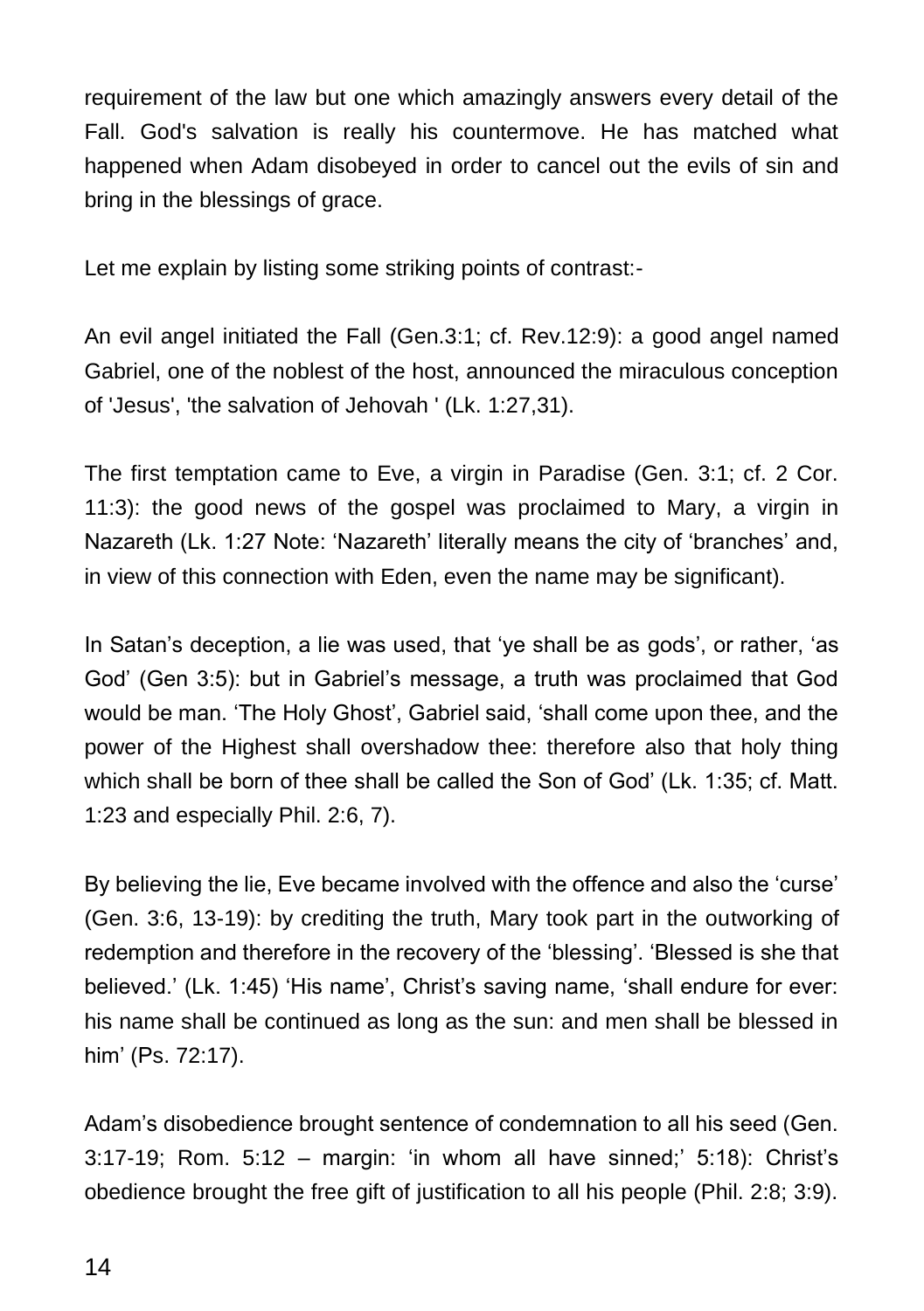'For as by one man's disobedience many were made sinners, so by the obedience of one shall many be made righteous' (Rom. 5:19).

The sin was committed in a garden by means of a 'tree', 'the tree of the knowledge of good and evil' (Gen. 2:8, 15-17; 3:6): the sacrifice was offered in another garden and by means of a very different tree (Acts 5:30,31). 'In the place where he was crucified there was a garden.' (Jn. 19:41) 'His own self bare our sins in his own body on the tree' (1 Pet. 2:24).

Judgment came on the sixth day of the week 'in the cool (or breeze) of the day' i.e. in the late afternoon when the wind rises (Gen. 3:8): mercy came at the same hour. 'Now from the sixth hour (twelve o'clock mid-day) there was darkness over all the land unto the ninth hour (three o'clock). And about the ninth hour Jesus cried with a loud voice... ' (Matt. 27:45,46. Noteworthy also is the fact that three o'clock in the afternoon was the time for the evening sacrifice in the Temple).

Our first parents eyes were opened to behold their shame and misery (Gen. 3:7): our eyes must also be opened to behold Christ and his great salvation. (Acts 26:18; Eph. 1:1) 'Their eyes were opened and they knew him.' (Lk. 24:31).

On account of the transgression, Adam and his wife were 'afraid' (Gen. 3:8- 10): on account of the atonement, we are told to 'Fear not' (Matt. 28:5; cf. Lk. 1: 13,30; 2:10).

The result of the Fall was Paradise Lost (Gen. 3:22- 24): the result of salvation is Paradise Regained. (Lk. 23 :42). 'And he showed me a pure river of water of life, clear as crystal, proceeding out of the throne of God and of the Lamb. In the midst of the street of it, and on either side of the river, was there the tree of life, and yielded her fruit every month: and the leaves of the tree were for the healing of the nations. And there shall be no more curse: but the throne of God and of the Lamb shall be in it; and his servants shall serve him: and they shall see his face…' (Rev. 22:1-4).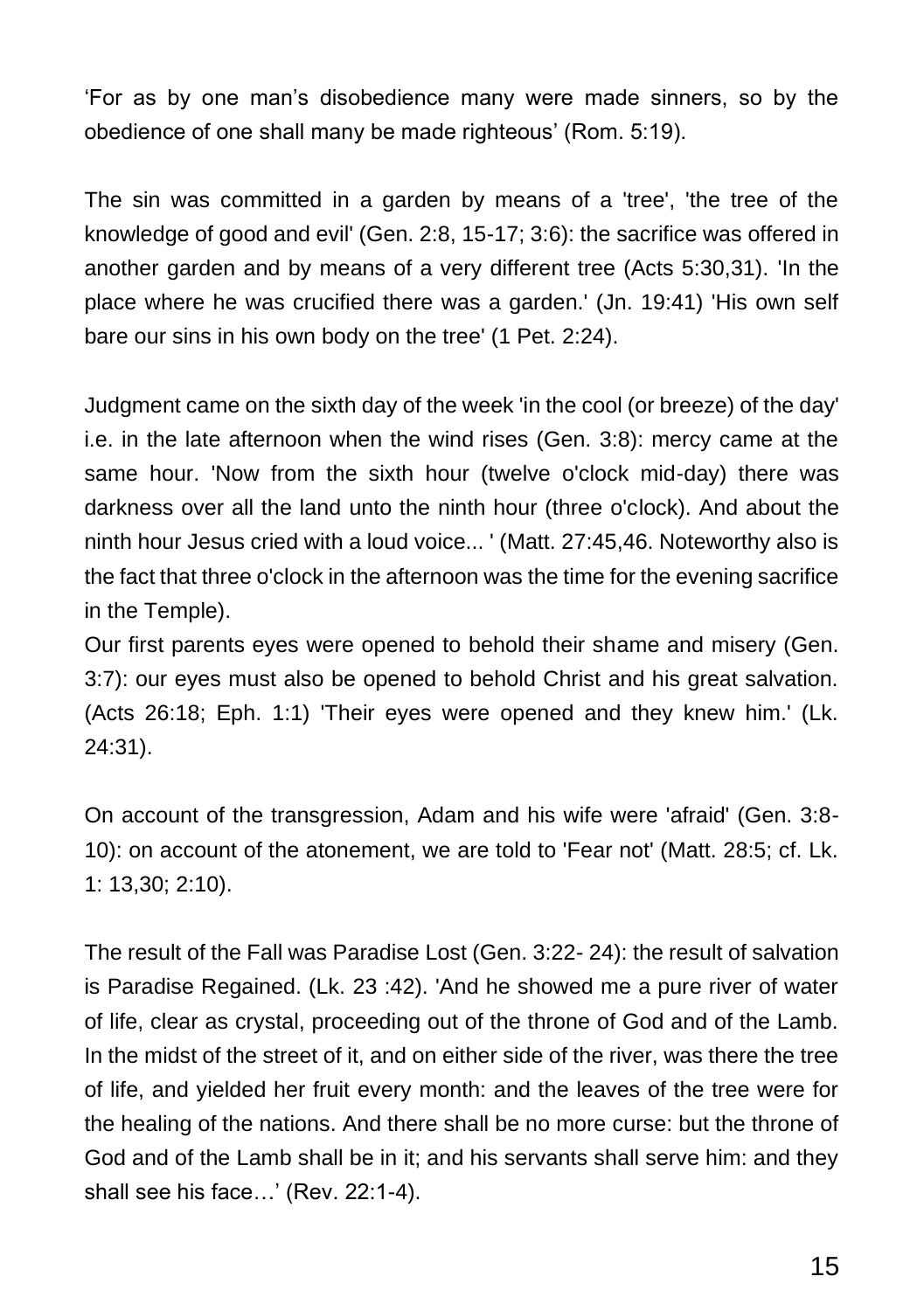*There is a land mine eye hath seen In visions of enraptured thought, So bright, that all which spreads between Is with its radiant glories fraught.*

*A land upon whose blissful shore There rests no shadow, falls no stain: There those who meet shall part no more, And those long-parted meet again.*

*Its skies are not like earthly skies, With varying hues of shade and light; It hath no need of suns, to rise To dissipate the gloom of night*

*There sweeps no desolating wind Across its calm, serene abode; The wanderer there a home may find Within the Paradise of God.*

The Bible really is an amazing book. Harmony pervades the whole, from beginning to end. It's one grand theme is 'Ruin in Adam - Redemption in Christ.'

I am reminded of a line from one of Isaac Watts' hymns: 'How well thy blessed truths agree!'

May we be given grace to appreciate the glories of God's written Word and to discover the wonders of a truly great salvation.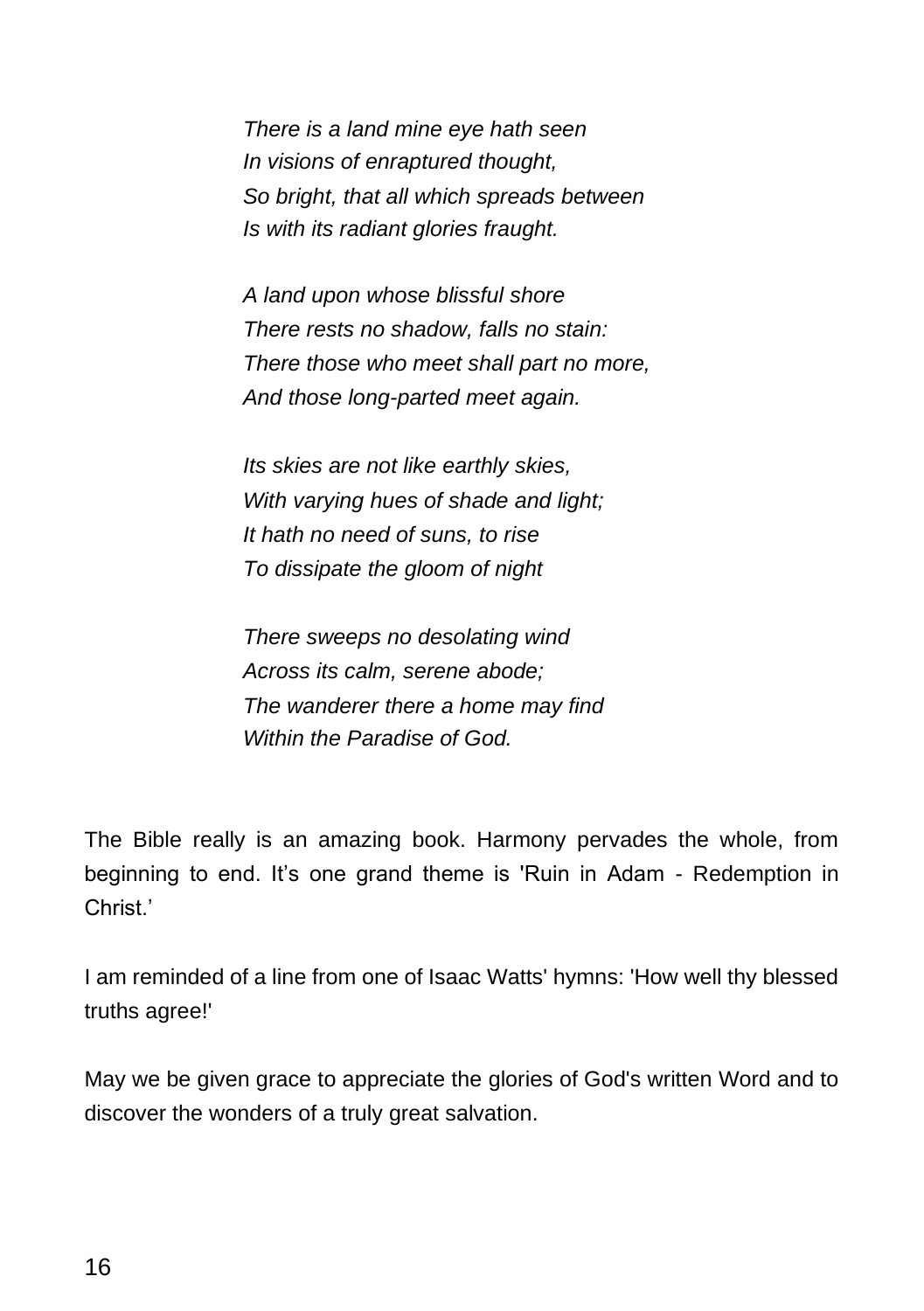# **PAST, PRESENT, AND FUTURE**

### **John Brown of Haddington (1722-1787)**

If I am a saint (one set apart to God, seeking holiness in heart and life), three questions require my serious answers:-

**What was I?** – a rebel to my God; a prodigal to my Father; a slave to my lust; an alien from the commonwealth of Israel.

**What am I?**  $\neg$  a son of God; a spouse of Christ; a temple of the Holy Ghost; begotten of Jesus' word, blood, and Spirit; a citizen of Zion, written among the living in Jerusalem.

**What shall I be?** – a glorified saint; a companion of angels; a triumphant conqueror; a crowned king; an attendant on the Lamb; a spectator of all these soul-ravishing and ineffable excellencies that are in God; an immediate beholder and enjoyer of Jesus Christ; nay, one with Him in His exultation; clothed with His excellencies; enthroned in His glories; crowned with His eternity, and filled with His happiness.

Oh! stand amazed at free grace. And since God hath made me a vessel filled with His mercy, let my person and life be a spring flowing with His praise.

## **PSALMODY IN CHRISTIAN WORSHIP**

#### **Malcolm H. Watts**

The Psalter, commonly called 'The Psalms of David', was designed for use in the worship of God. The Hebrews sang the psalms in their Temple services and there is abundant evidence to show that they were sung by the early Christians (e.g. 1Cor. 14:26; James 5:13). In fact, the Psalter became the hymn-book of the Christian Church and, for centuries, it enjoyed an unrivalled place of honour in the hearts and in the praises of the Lord's people.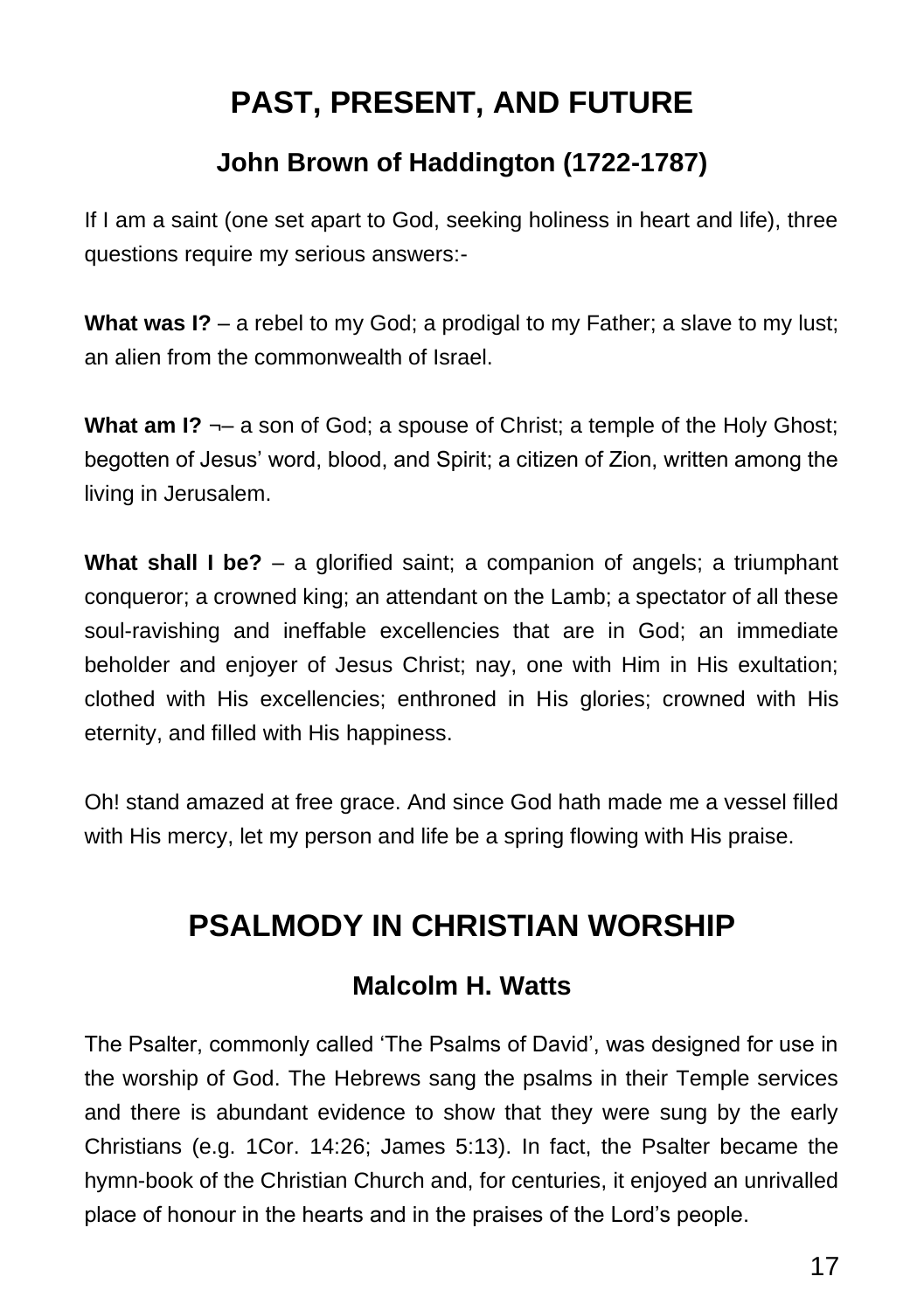In this study we will trace something of the history of psalmody in Christian worship.

### **The Early Church**

Tertullian (160-220 AD), a famous teacher in the African Church, is the first Christian writer expressly to witness to the use of the psalms in worship. 'In our public assemblies', he says, *'psalms (are) sung'*. Elsewhere he states that the Psalm 133 was usually sung at the Lord's Supper.

So we know the psalms were sung at regular church services. According to Athanasius (296-373 AD), however, they were also sung on other, less formal occasions. Athanasius taught God's Word at Alexandria and became a champion of the orthodox and Trinitarian faith. He tells how on one occasion his church was attacked by Arian heretics and, refusing to leave, he requested one of his Deacons to lead the people in psalm-singing. This great man has left on record a fine tribute to the Psalms. 'There is a command in everything to give thanks; but *the Psalms teach us what to say when we give thanks…* We are enjoined to bless the Lord and to confess him. But *in the Psalms we have a pattern given us, both as to how we should praise the Lord, and with what words we can suitably confess to him*'.

Another important leader in those times was Basil (330-379 AD) who eventually became Bishop of Caesarea. In one of his works, he describes *'psalmody' as 'the church's voice'*; and, alluding to a typical Christian service, he says that 'after the confession the people rise from prayer', and then 'proceed to psalmody'.

It seems that individuals, as well as congregations, delighted in this duty. Jerome (342-420 AD), the great scholar who translated the Scriptures into Latin, wrote the following in a letter to someone called Paula: 'The labourer while he holds the handle of the plough sings *Alleluia* (Praise ye the Lord); the tired reaper employs himself in the Psalms; and the vinedresser, while lopping the vines with his curved hook, sings *something of David*. These are our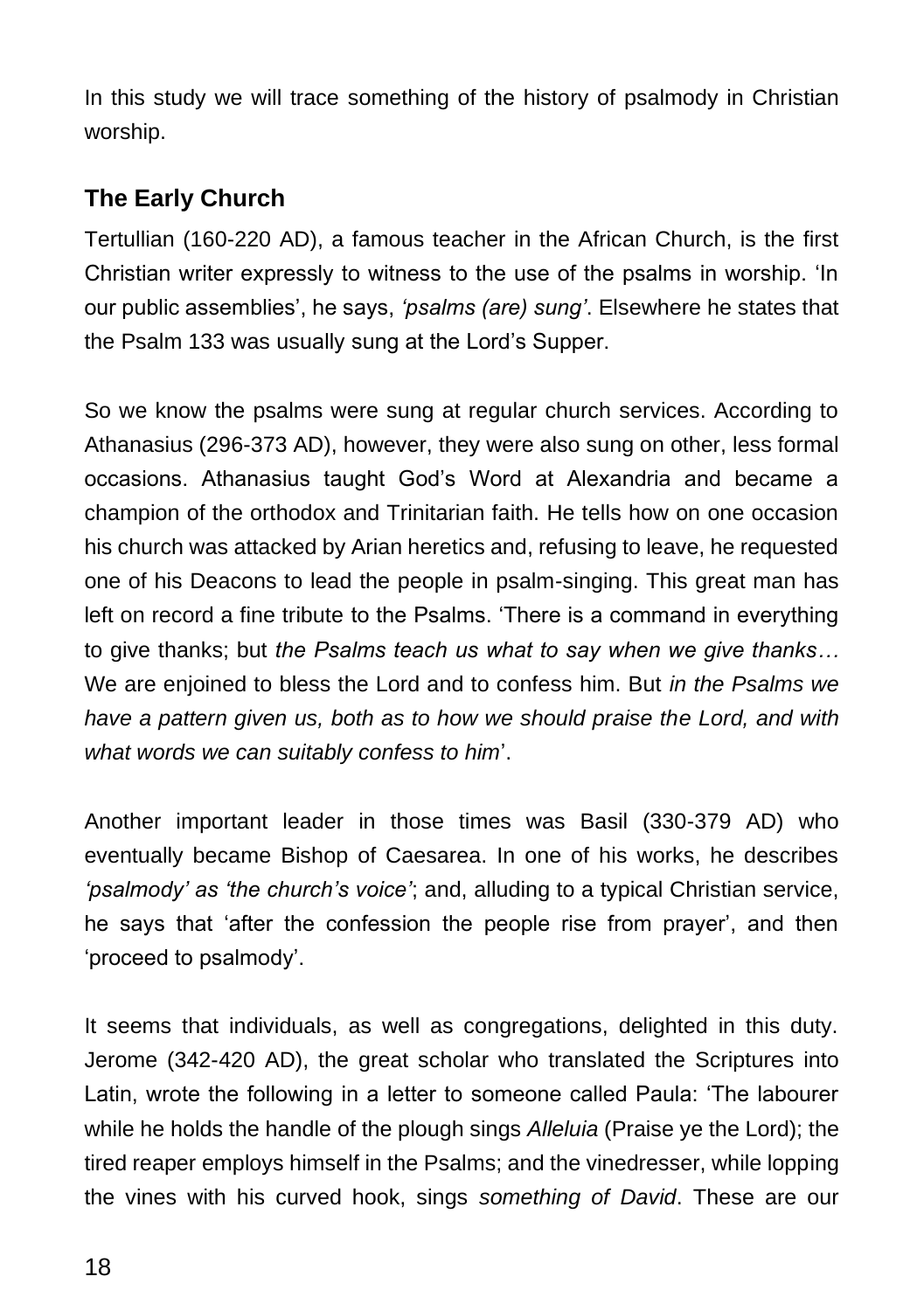ballads in this part of the world; these (to use the common expression) are our love-songs'.

Chrysostom (347-407 AD), who was called 'the Golden Mouth' on account of his eloquent preaching at Antioch and Constantinople, declares that 'all *Christians employ themselves in David's Psalms*.' 'lf we keep vigil in the church', he says, '*David comes first, last and midst*. If early in the morning we seek for the melody of hymns, first, last, and midst is David again. If we are occupied with the funeral solemnities of the departed …, David is first, last and midst. O marvellous wonder! Many who have made but little progress in literature, many who have scarcely mastered its first principles, have the Psalter by heart'.

The greatest theologian of this period was undoubtedly Augustine (354-430 AD). Converted in Milan in 386 AD, he later recalled how moved he was by the sound of Christians singing the psalms. In his 'Confessions', he writes: 'I remember the tears I shed at *the Psalmody of thy Church*, in the beginning of my recovered faith; and how at this time, I was moved, not with the singing, but with the things sung'. Much troubled by the Donatist schismatics, who claimed to constitute the only true Church, Augustine wrote in a letter to Januarius: 'The Donatists reproach us with our grave chanting of the divine *songs of the prophets in our churches*, while they inflame their passions in their revels by the singing of psalms of human composition'.

Here is another fine quotation, this time from his Exposition of the Psalter: 'It is better for us to seek *the path of praise, the Scripture of God*, that we turn not aside from the way either to the right hand or to the left. *God hath praised himself that he might be properly praised by man: and because he hath designed to praise himself, therefore have men found how to praise him*. For it cannot be said to God, as it is to man, "Let not thine own mouth praise thee". For man to praise himself is arrogance: for God to praise himself is mercy'.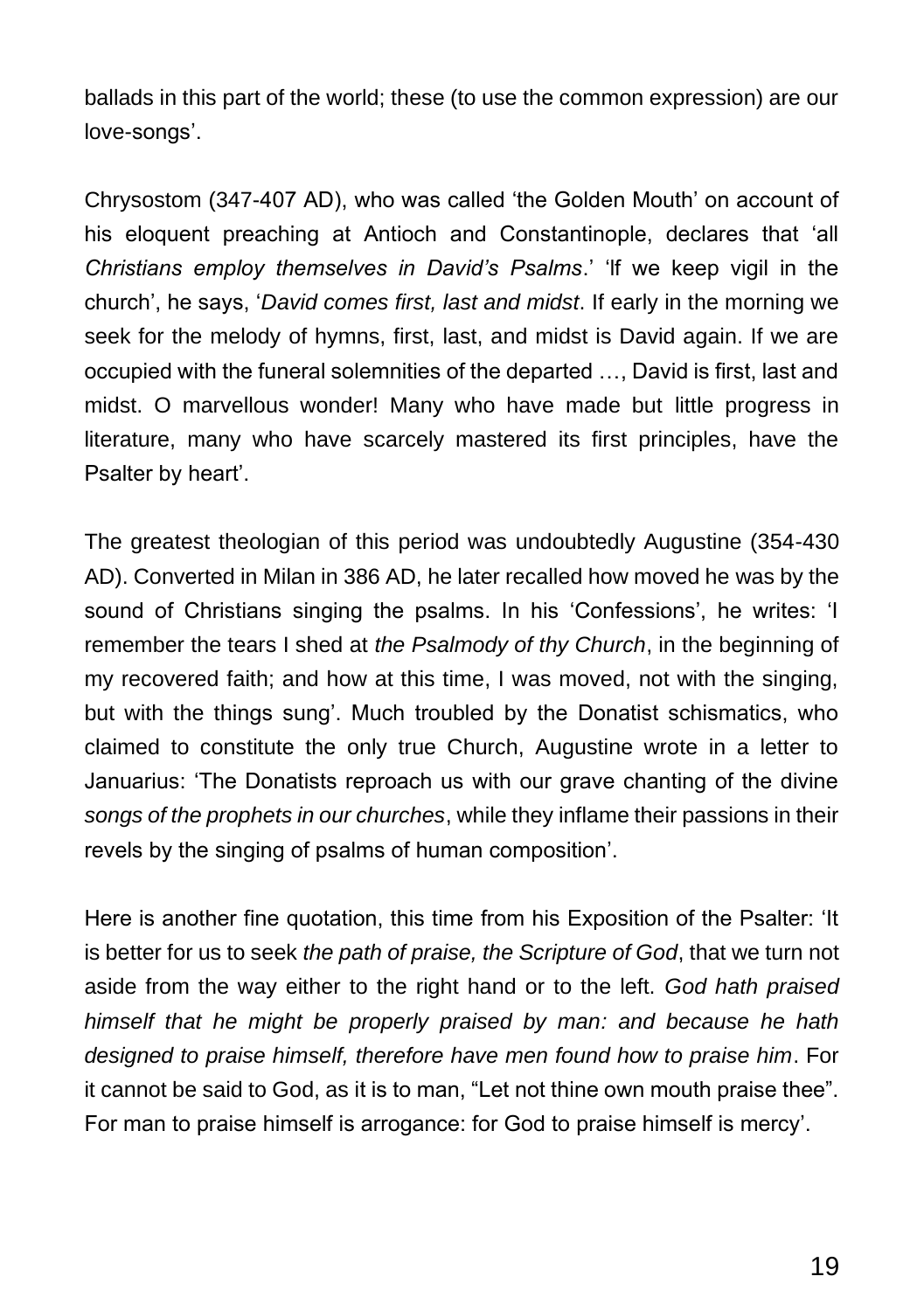Cassian (360-435 AD). who laboured in the West, particularly at Marseilles, left this testimony: '*Our Elders have not changed the ancient custom of singing psalms*, but the devotions are performed in the same order as formerly, in the meetings by night'. He continues: 'The hymns which it had been the custom in this country to sing at the end of the night vigils, were the same hymns which they sing at this day, namely, the 50th, the 62nd, the 89th, the 148th, and following psalms' (Notice that he calls the psalms 'hymns', as in Ephesians 5 and Colossians 3).

It must be admitted that there were attempts to introduce human compositions into worship, but the main culprits appear to have been the heretics, whose aim was simply to disseminate false doctrine. Bardesanes, and his son, Harmonius, both Gnostics, actually tried to replace the Psalter with one of their own! Marcion, Paul of Samosata, Arius, and Apollinarius were others who desperately tried to supplant the inspired psalms. As might have been expected, there was strong resistance to this from among the orthodox, and, in 381 AD, the Council of Laodicea issued the following decree: '*No psalms composed by private individuals* nor any uncanonical books *may be read in the church*, but only the canonical books of the Old and New Testaments'. This was confirmed by the Council of Chalcedon in 451 AD and again at the Second Council of Braga, Portugal, in 563 AD. The latter Council decreed that '*beside the Psalms or canonical Scriptures nothing be sung in the churches*'.

These quotations, although a mere selection from the great number which could be offered, are sufficient to show that the ancient and general practice was to use David's psalms in public worship.

#### **The Mediaeval Period**

This period (590-1500 AD), the darkest in Church history, witnessed the rise of all manner of corruptions in the worship of God. That said, however, it should also be stated that during these centuries the Psalms continued to enjoy a prominent place in Christian devotion.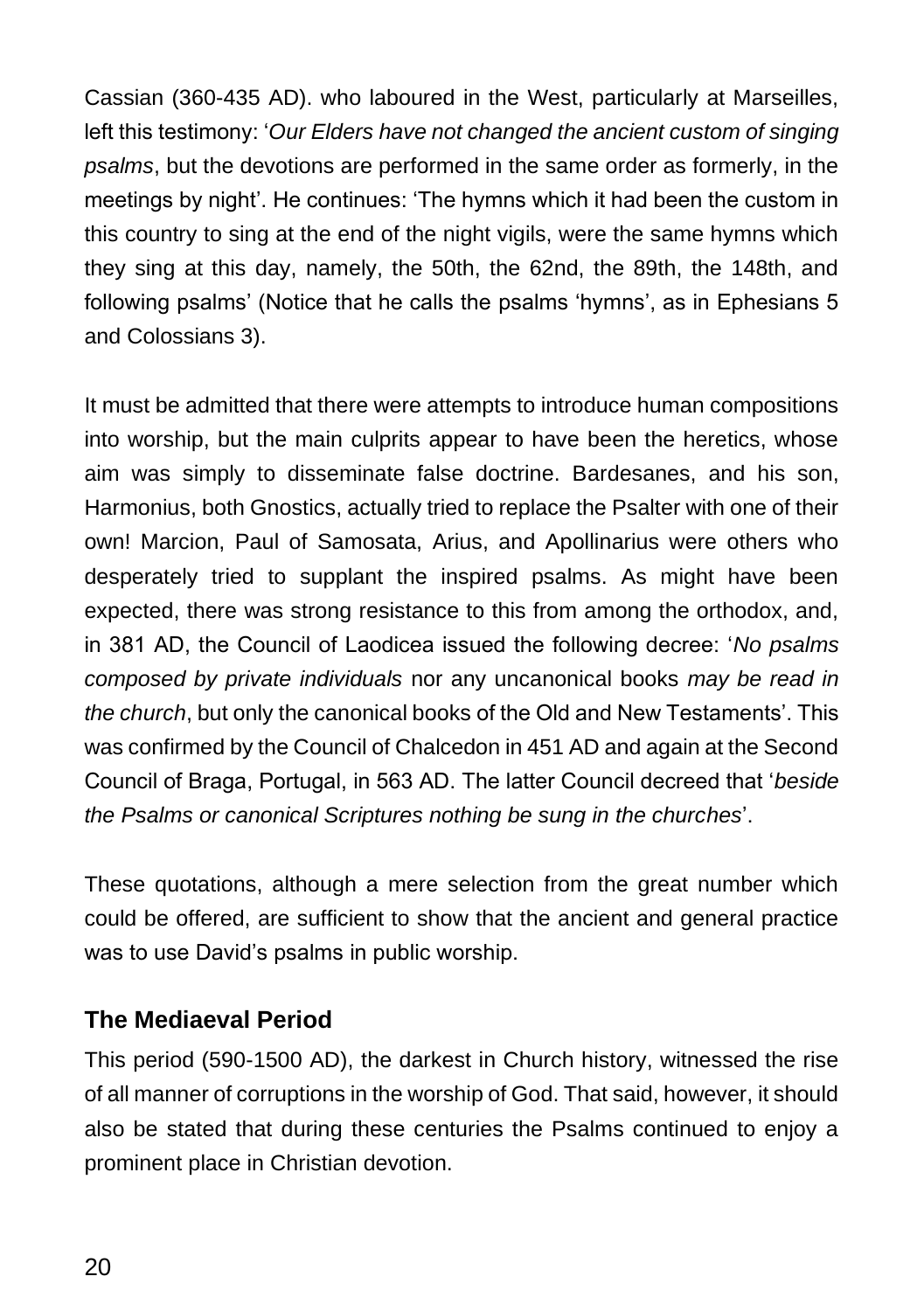The Eighth Council of Toledo, in 653 AD, actually laid down that 'none henceforth shall be promoted to any ecclesiastical dignity who do not perfectly know *the whole Psalter*.'

Out of the private, family, and community prayers, observed by Christians in preparation for the Lord's Day, there emerged an ordered scheme of daily worship which became known as 'The Daily Office'. The basis of the services in this Daily Office was *the Psalter* which was *chanted right through each week*. Eventually an actual book was produced, called the *'Psalterium*'. It contained the Psalms divided into different portions.

*The Psalms were sung constantly in the monasteries*. In some of them, twenty or thirty psalms were appointed for each night; in others, notably in Egypt, as many as fifty or sixty were sung during the day. One peculiar custom was to make the number of psalms correspond with the hour, singing three at the third hour, six at the sixth hour, nine at the ninth hour, and so on.

In more public worship, specific *psalms were assigned to particular occasions*: for example, Amalar of Metz, in the ninth century, tells us that in his time Psalm 95 was sung at the beginning of the Lord's Day services. Earlier sources reveal that Psalm 63 was often sung at the morning service and Psalm 141 at the evening. Yet while psalmody continued, many and various innovations began to appear in the worship of God.

Gregory, bishop of Rome (590-604 AD), had introduced professional choirs, along with a new mode of chanting, the so-called 'Gregorian chant'. And Church authorities insisted that praise be rendered in the Latin tongue, even though Latin had fallen into disuse and was no longer understood by the common people. Along with these sad changes came the use of uninspired hymns and paraphrases.

The venerable Bede, Notker, Bernard of Clairvaux, Bonaventure, Thomas Aquinas, Jacaponus, and others, all contributed hymns of their own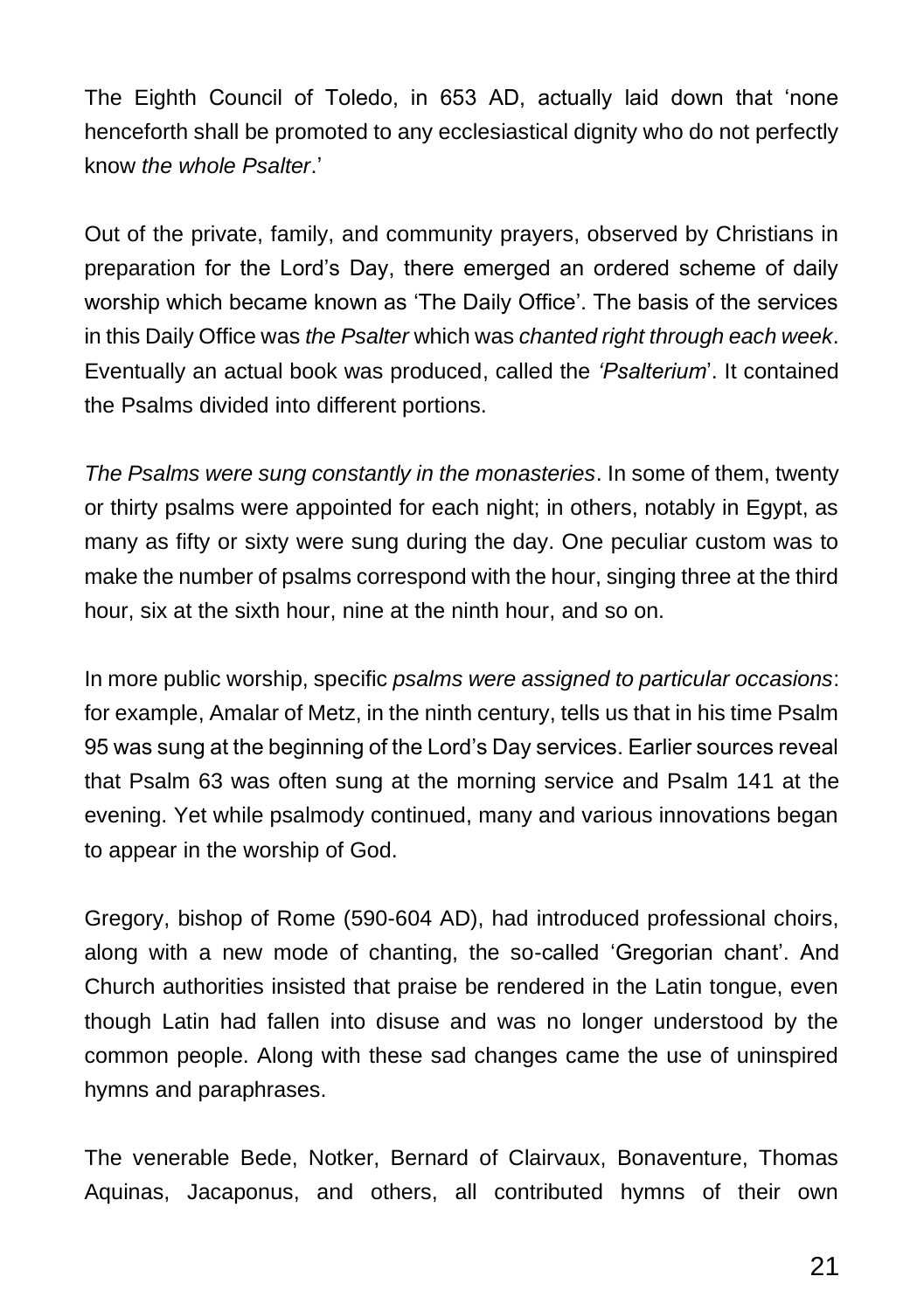composition. Some were orthodox enough: others contained and propagated the most dreadful of errors, including the worship of the host, the adoration of the material cross, and the invocation of Mary and the saints. It is true that there were protests and on the grounds that the new hymns were not taken from the sacred Scriptures, but the tide of public opinion was fast turning against the ancient usage and, as a result, human songs were regularly sung along with the divine.

Of course, there were reformers who tried to recall the Church to Scripture rule and practice. One such was Archbishop Agobard of Lyons (779-840 AD). Finding the worship of his day corrupted, he sought to amend it and, as Dr. Augustus Neander, the historian, tells us: 'In executing this task, he went on the principle of confining himself as much as possible to *scriptural expression'*. Not too surprisingly, he was attacked for so doing and accused of being an innovator!

By the end of the mediaeval period, public worship had undergone a tragic change. It was now far removed from its primitive and apostolic form.

#### **The Reformation Era**

If the Reformation saw an explosion of preaching, it was no less dramatic in a tremendous revival of Psalmody.

One of Martin Luther's great concerns was to restore congregational singing to its proper place. As early as 1523 he stated his intention to produce a Psalter for the German people. He wrote: 'We intend, according to the example of the prophets and ancient fathers of the Church, to make spiritual songs for the common people, that the *Word of God* may continue among the people, if not otherwise, yet surely *in the psalms*. The following year he carried out that intention, at least in part, when he published his own metrical versions of Psalms 12, 67 and 130.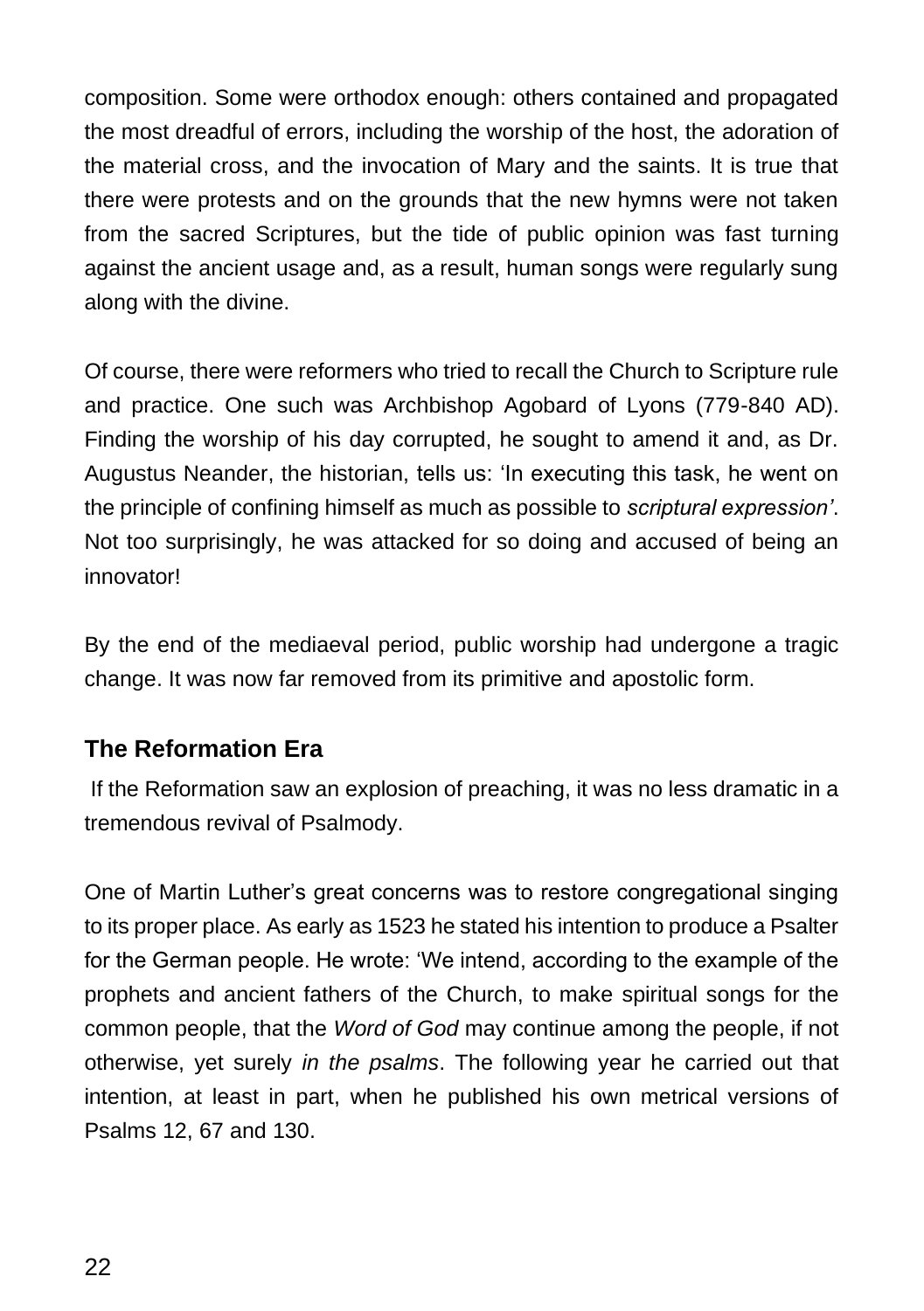Luther was unable to conceal his enthusiasm for the Psalms. In his Preface to the Psalter, published in 1531, he wrote: '*Where will you find words more aptly chosen to express joy, than in the Psalms of praise and the Psalms of thanksgiving?*' Yet despite this love of psalmody, he was never able to shake off his affectionate regard for the Latin hymns which for centuries had been a part of Christian worship.

This partly explains why, in 1529, he published his first 'Hymn-book for the Congregation'. I say 'partly explains', because the fundamental reason why Luther opted for hymns was his rejection of the Regulative Principle. Sadly, he was willing to allow things in worship which did not have the express authority of Scripture.

Altogether, Luther wrote 37 hymns and, although some were paraphrases of Psalms (e.g. 'Ach Gott vom Himmel sieh darein' - 'Lord look down from heaven', after Psalm 12), his teaching and example meant that Lutheran praise tended towards Hymnody rather than Psalmody.

John Calvin, on the other hand, adhered more closely to Scripture and therefore restricted himself to the Psalms. 'The psalms', he writes, 'were given to King David by the Holy Spirit, so that *in singing the Psalms we can be certain that God is giving us the words as if he is singing in us to his greater glory...* We confess that in ordering our faith and religion *we wish only to follow the Holy Scriptures without the addition of human thoughts*'. He concludes: '*We shall find no songs better and more suitable for our purpose than the Psalms of David, dictated to him and made for him by the Holy Spirit.*'

While exiled in Strasburg, Calvin began work on a metrical version of the Psalms. It appears that he himself versified five psalms but he also came into possession of thirteen others written by Clement Marot, the French poet. The first edition of the Reformed Psalter in French appeared in 1539. When Calvin returned to Geneva in 1542, he persuaded Marot to settle there so that they could continue with this work. Marot died in 1544 and by that time only 49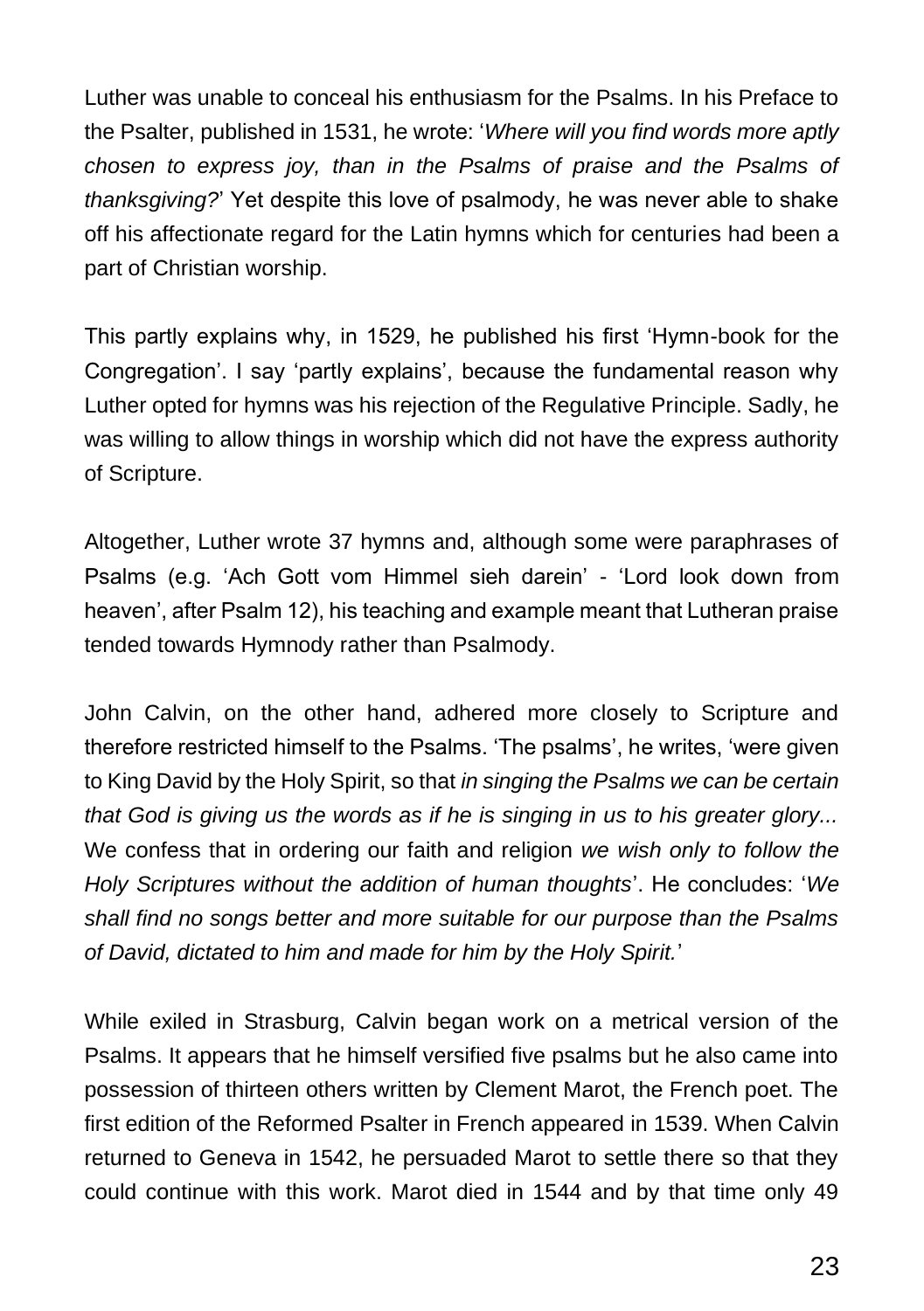Psalms had been versified. It fell to Theodore Beza to complete the task, and in 1562 – two years before Calvin's death – the complete Psalter was published. It was adopted by the Genevan Church and, because Switzerland was then a temporary place of refuge for Protestants, many visitors, profoundly impressed by what they heard, returned to their own countries and introduced metrical psalm-singing to their churches.

One such refugee was John Knox. While in Geneva, ministering to the English speaking congregation, Knox had used some of the versified Psalms of Sternhold and Hopkins (which had been published in Geneva in 1556). When he returned to Scotland in 1559, he raised the question of psalmody and, as a result, in 1565, a Scottish Psalter (based on the Old English Psalter) was approved and received by the Church of Scotland. This was used until 1650, when the Westminster Assembly of Divines recommended the present (Scottish) Metrical Version for use in England, Scotland and Ireland.

There can be no doubt of Knox's position. His 'Book of Common Order', first printed in Geneva in 1556, contained '*one-and-fifty Psalms of David in metre'* and in the Scottish edition of 1564 nothing is found but *'the whole Psalmes of David in English meter'*. The Order recommended for public worship on the Lord's Day opens with a prayer of Confession, which is followed by the people singing '*a Psalm all together, in a plain tune*'. All other references to praise in this Book are to the singing of Davidic Psalms.

What scenes must have been witnessed in those days! When Knox's friend, John Dune, returned to Leith after banishment, a crowd of 2.000 people met him singing the 124th Psalm, to 'such a pleasant tune in four parts, known to the most part of the people, that coming up the street all bareheaded till they left the kirk, with such a great sound of majestie, that it moved both themselves and all the huge multitude of beholders… with admiration and astonishment'. Psalmody became a distinctive feature of Reformation religion; and, in the sixteenth century, psalm-singer and Protestant were practically synonymous terms.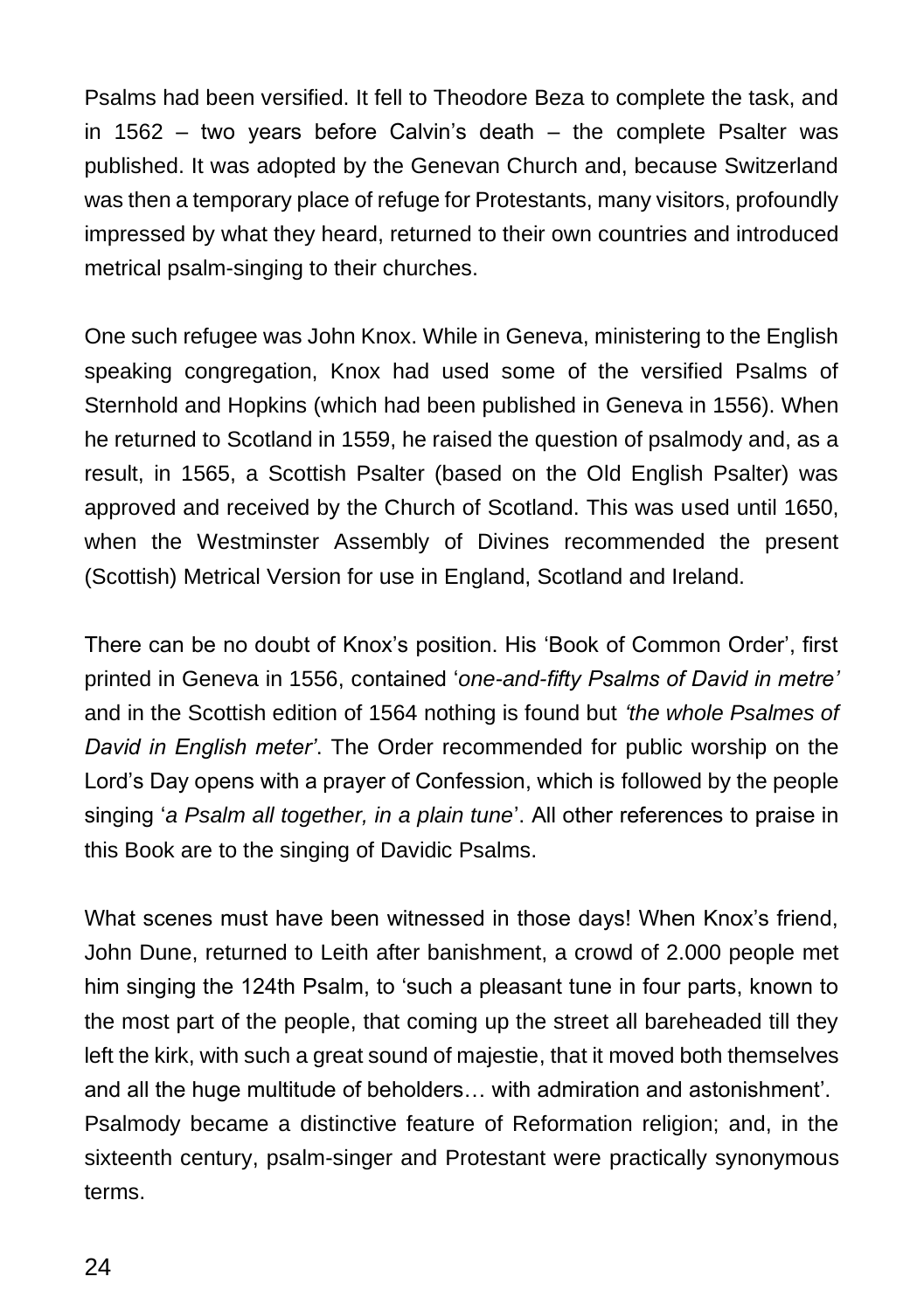The Puritans excelled in singing Psalms. Consequently, they were nick-named 'Psalm-roaring saints' (!) 'It is an ancient and excellent ordinance of God', wrote Arthur Hildersham in 1642, 'that in his worship and service *we should sing Psalms, even David's Psalms*, and that we should sing them in that manner as may be most unto edification'. The Westminster Confession of 1645 explicitly enjoins '*the singing of psalms with grace in the heart*' (Chap. XXI, Sec V), as does the Directory when it mentions only the Psalms as suitable for singing: '*It is the duty of Christians to praise God publickly, by singing of psalms together in the congregation*'.

Separatist churches also sang the Psalms. At first, they used Sternhold and Hopkins' Version but, in 1612, Henry Ainsworth, teacher of the Separatist Church in Amsterdam, brought out his own version, which was used until 1692 when it was finally superseded by 'The Bay Psalm Book' (A version originally published in 1640, and the first book to be printed in America). I quote from the Preface of that book, said to have been written by John Cotton: "If the verses are not always so elegant as some desire or expect, let them consider that God's altar needs not our polishings; we have respected rather a plain translation, than to smooth our verses with the sweetness of any paraphrase, We have attended conscience, rather than elegance, fidelity rather than ingenuity, that so we may *sing in Zion the Lord's songs of praise, according unto his own will*, until he bid us enter into our Master's joy to sing eternal hallelujahs'.

It was the custom in these New England churches to sing the Psalms in rotation and generally to sing a whole psalm at one standing. Some are said to have taken half an hour to sing through! And for 60 years after the first churches were founded in New England, not more than ten tunes were used!

So when were hymns re-introduced? Not until 1673, when Benjamin Keach first introduced them into regular church worship.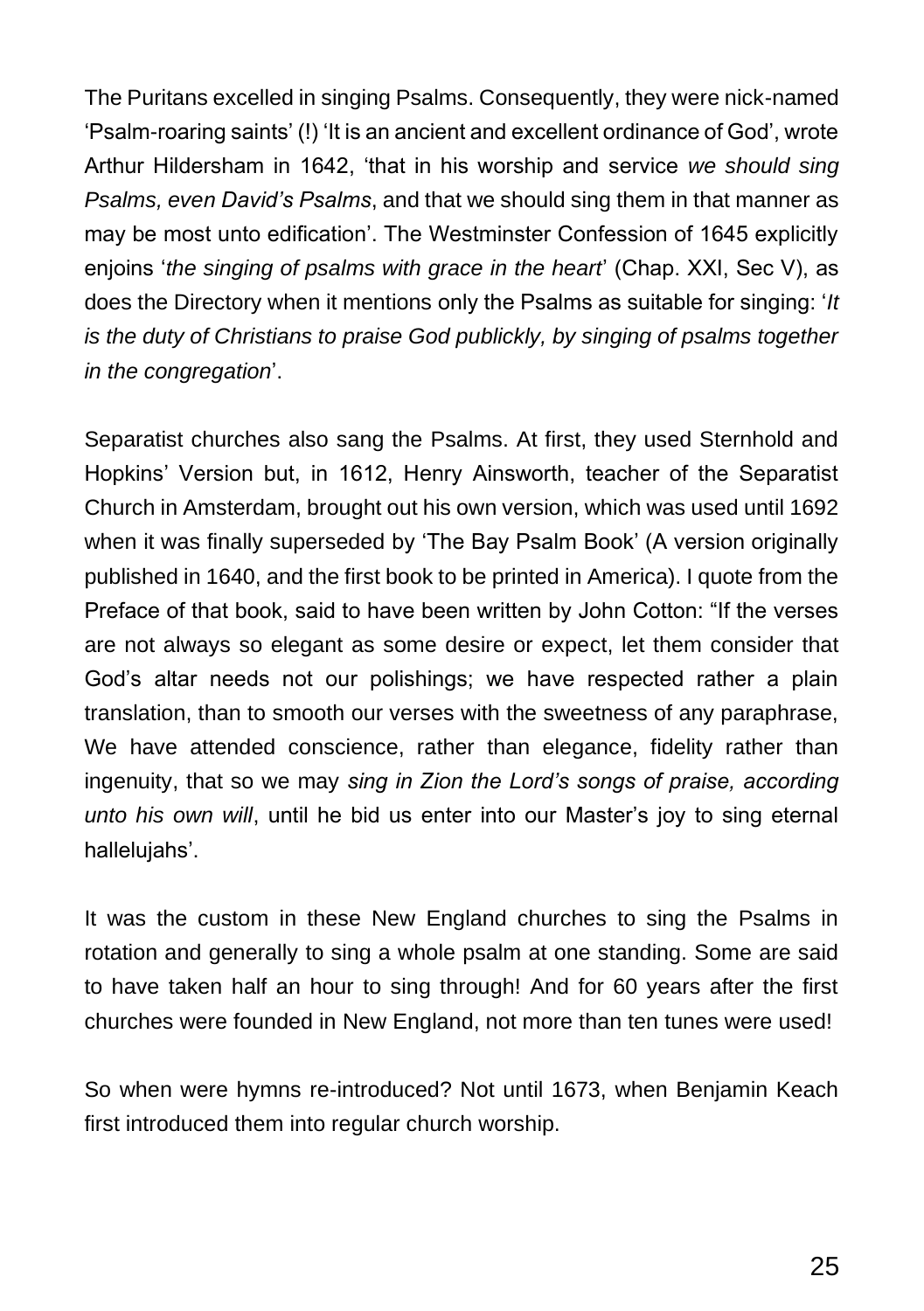Before concluding, we should consider the Psalms' own claims to the honour of being 'the hymn-book' of the Christian Church.

(i) The psalms are inspired by God. This makes them perfect and therefore superior to all human compositions. David, as 'the sweet psalmist of Israel', was able to say 'the spirit of the Lord spake by me, and his word was in my tongue' (2 Samuel 23:2). Where else can we find God-glorifying praise?

(ii) While Scripture contains other 'songs', the Psalms have been collected together in a book entitled (in the Hebrew) 'Book of Praises'. This shows they are intended for use in public worship.

(iii) God's glory is man's chief end; and the Word of God is the unchanging rule which directs us how to glorify him. In that Word, God has expressly appointed the Psalms to be the vehicles of our praise. 'Sing unto him, sing psalms unto him' (Ps. 105:2).

(iv) In the Psalms, God has graciously revealed to us his beloved Son. Through them, he enables us to see his face and even to hear his voice. The Lord Jesus said: 'all things must be fulfilled, which are written… in the psalms, concerning me' (Luke 24:44); and the apostle Paul reminds us that, when we sing these praises, we are actually singing 'the word of Christ' (Col. 3:16). This makes the Psalms unique, for the same could never be said of uninspired hymns.

(v) As an ordinance, of course, Psalm-singing is a 'means of grace' and there can hardly be anything more edifying, comforting, and uplifting than the Word of God. 'Sanctify them through the truth', prayed our Lord; and he added 'thy word is truth' (John 17:17). The Psalms helped mould the characters of the Reformers, the Puritans, and the Covenanters; and if used once again, they could produce a generation of men and women 'valiant for the truth' (Jer. 9:3).

(vi) When the church sings Psalms, it declares the essential unity of the Old and New Testaments. Furthermore, it shows that the Church is one under both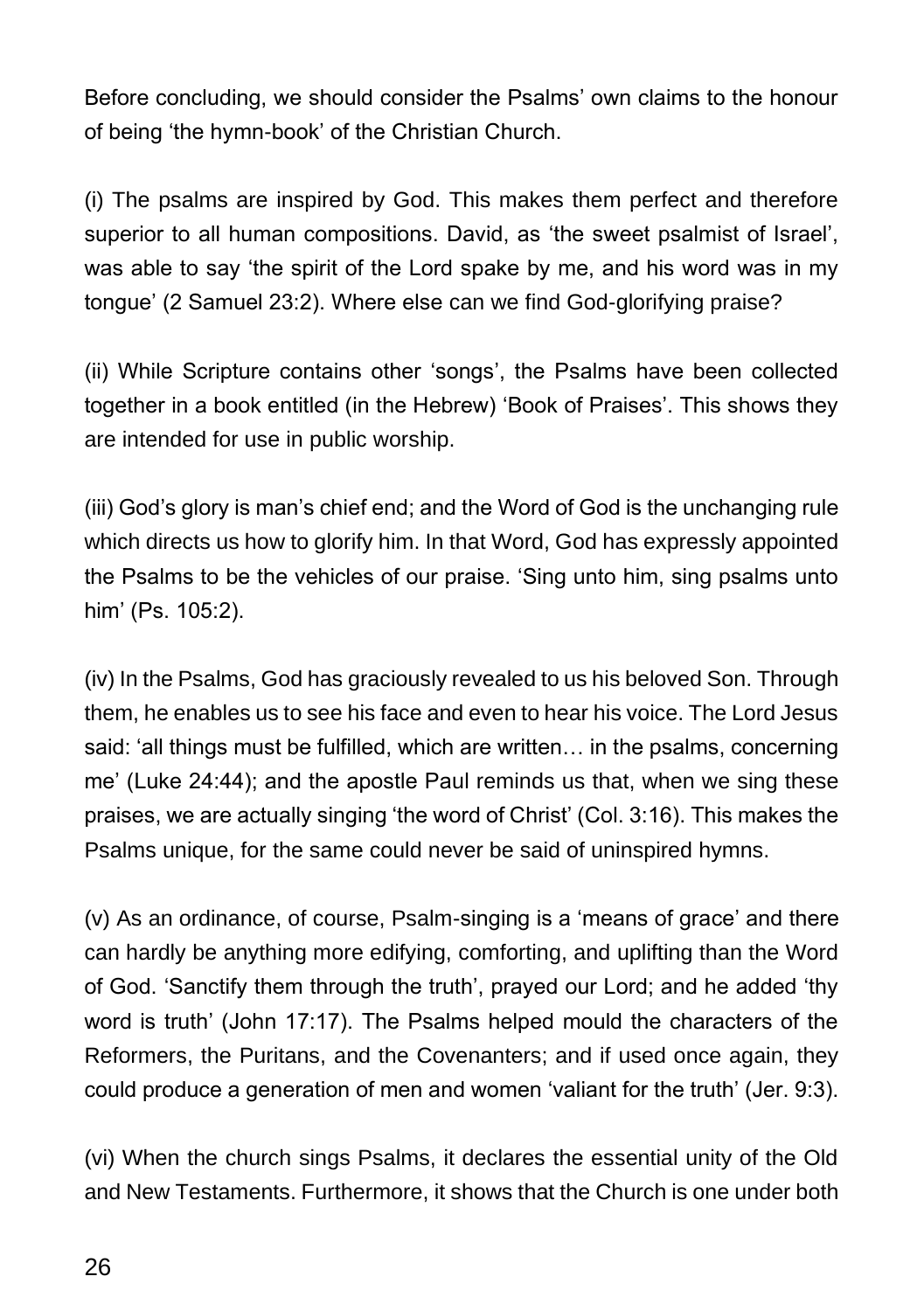dispensations, and that Christian believers are the continuing covenanted community of God's people. As Paul writes

to the Ephesians, 'Ye are… fellowcitizens with the saints, and of the household of God (Eph. 2:19).

(vii) Psalmody will always be one of the marks of a church truly reformed – and reforming. Good king Hezekiah, in his reformation, 'commanded the Levites to sing praise unto the Lord with the words of David, and Asaph the seer' (2 Chron. 29:30). If only our modern day reformers would do the same!

# **EPILOGUE**

### **"The Root of the Matter"**

Probably most gardeners would know that the health of the plant above the ground has a significant bearing on the condition of the root under the ground. It also has a large reliance on the type of soil that the root is growing in, along with the amount of water and the good nutriments that the root is able to absorb.

It is a science, very important to the keen gardener. There appears to be six types of soil generally, and each of these has advantages and disadvantages affecting the wellbeing of the plant. For example, some drain too quickly, whereas some retain water too long and so become water-logged. A sandy soil drains easily, dries out fast for the Spring sowing and warms up quicker than a heavy clay, but it does need the help of organic fertilizer and mulching (wet straw and leaves spread around or over the plant, to keep it damp in hot weather).

All this has a huge effect on a plant, often making the difference between a good, healthy plant, and one which only just survives or does not survive at all.

The word "root" is found over forty times in the Bible. Probably, one of the bestknown occurrences of the word is in the Parable of the Sower, where some